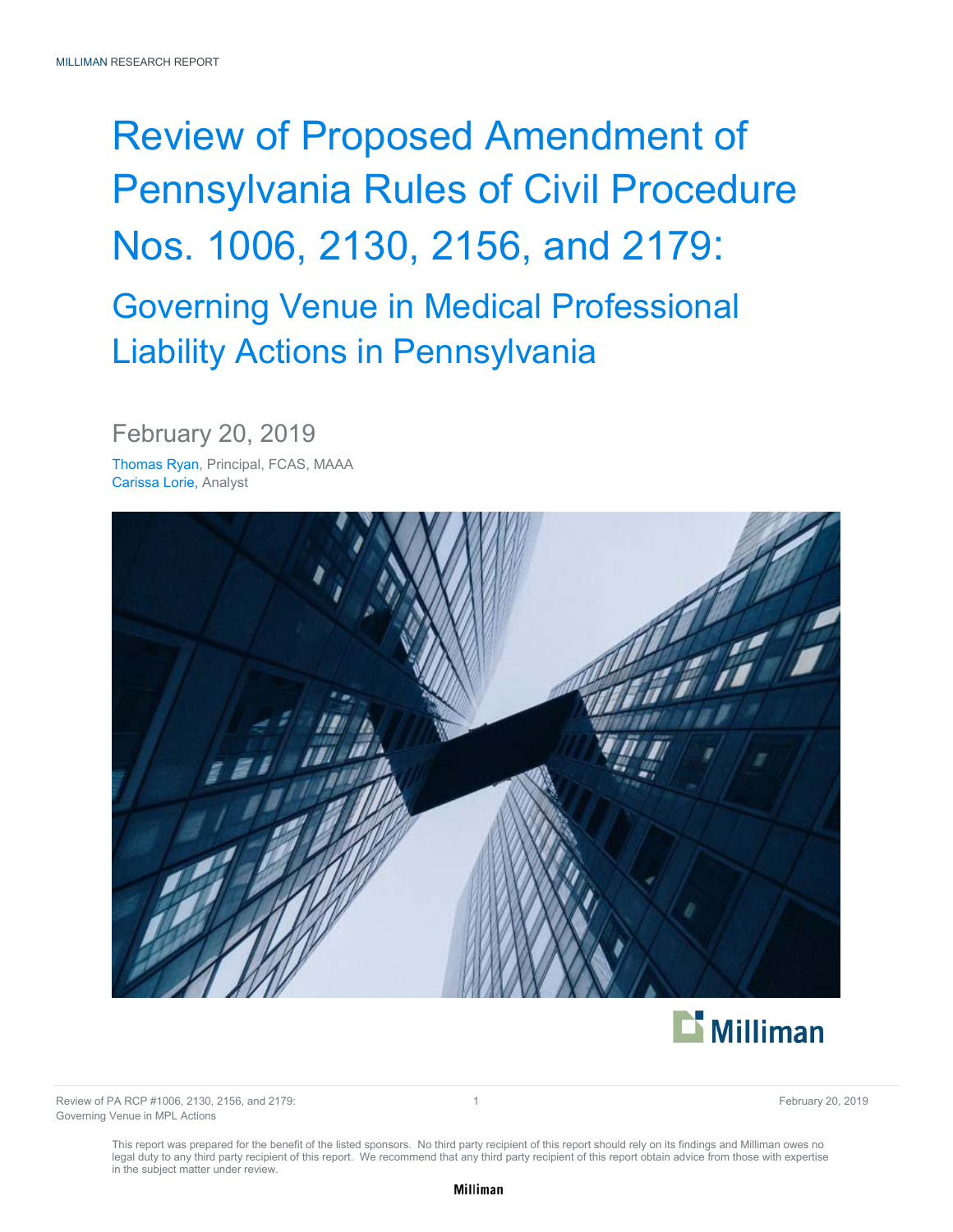### Table of Contents

| CURRENT PENNSYLVANIA VENUE RULES AND PROPOSED CHANGE  5       |
|---------------------------------------------------------------|
|                                                               |
| IMPACT OF PRIOR CHANGE TO VENUE RULE - GENERAL DISCUSSION  5  |
| POTENTIAL IMPACT OF THE PROPOSED CHANGE IN VENUE RULES 6      |
| POTENTIAL UNINTENDED CONSEQUENCES OF CHANGE TO VENUE RULES IN |
|                                                               |
|                                                               |
|                                                               |
|                                                               |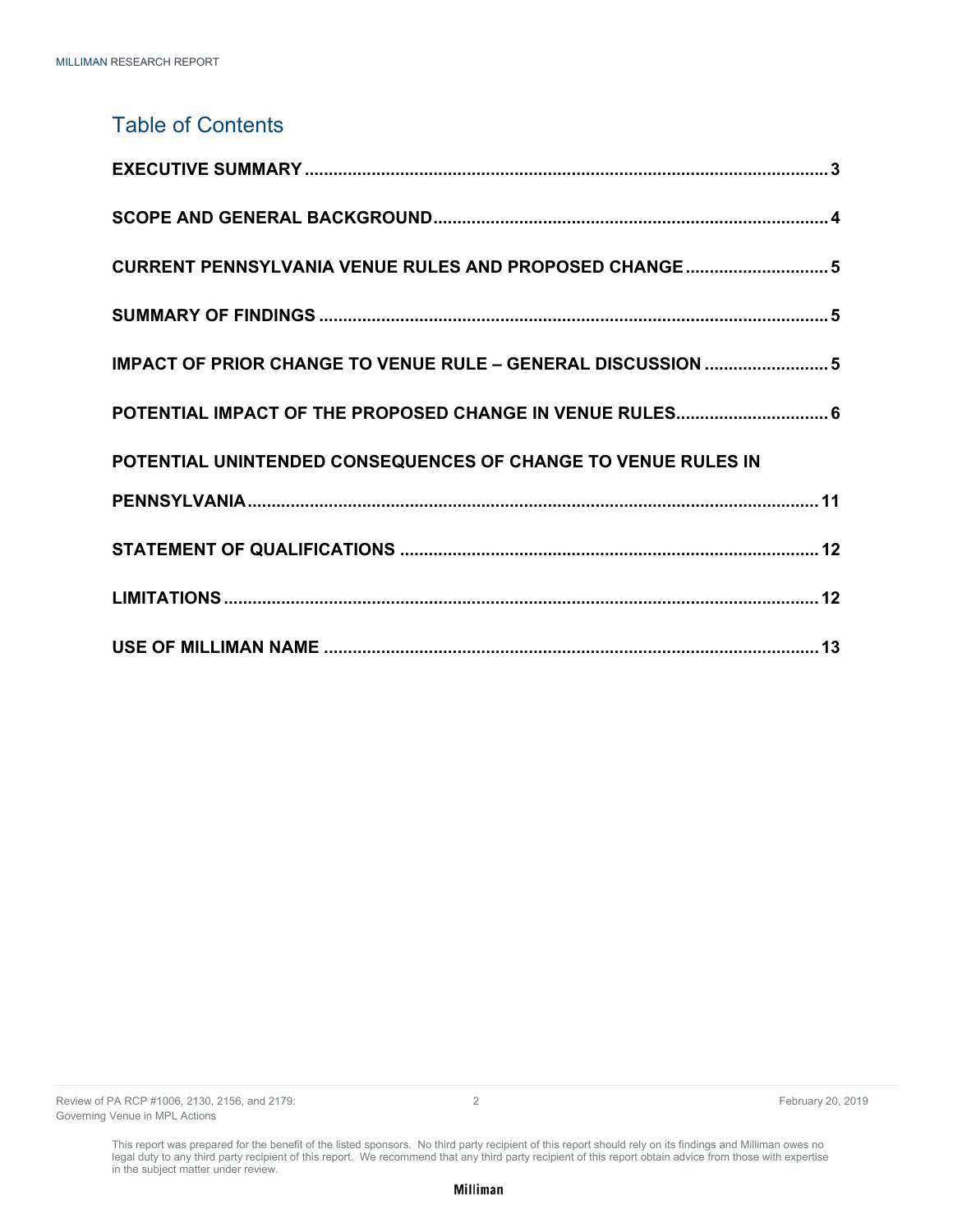# Executive Summary

In 2002-2003, a series of reform packages were enacted in Pennsylvania in order to address a growing crisis in medical malpractice (or medical professional liability (MPL)) insurance. These changes included changes in damage calculations, required safety committee/programs, a collateral source rule and venue reform, among others. The Supreme Court of Pennsylvania ("SCPA") reformed the venue standard for MPL claims requiring claims be brought only in the county where the cause of action arose.

The Civil Procedural Rules Committee of the SCPA is considering a repeal of the current venue rule (known as the proposed amendment of Pennsylvania Rules of Civil Procedure (Pa.R.C.P.) Nos. 1006, 2130, 2156, and 2179). This amendment would reinstate the venue options available prior to the reforms.

Milliman, Inc., a global actuarial consulting firm, has been engaged to provide an analysis of the estimated impact on MPL costs and insurance rates of the proposed rule changes. Based on our review of publicly available documents such as physician insurance rate filings and data available from the SCPA, we estimate the impact of the proposed change to the venue rules for MPL claims to be as follows:

- Statewide Impact: The current average statewide MPL insurance costs and insurance rates for physicians in Pennsylvania will likely increase by 15%;
- Local/County Impact: Many individual counties will likely see increases in physician MPL rates of 5%, while counties surrounding Philadelphia will likely see larger increases of 45%;
- Physician Specialty Impact: High-risk physician specialties, such as Obstetrics/Gynecology (OB/Gyn) and General Surgery, will likely experience additional cost and rate increases of 17%, on top of the local/county change noted above.

These estimated increases are likely low, as our analysis did not account for the following items that could also increase MPL costs and rates:

- the impact of health care provider consolidation in recent years allowing easier access to any venue;
- an increased incentive to bring smaller borderline claims;
- a knock-on effect of potential higher verdicts and settlements on all areas of the state;
- higher defense costs as a result of venue change;
- potential increases to the MCare assessments; and
- higher rates due to uncertainty in pricing.

Note that while our analysis focused on the impact on physicians due to the limited time frame and data available for this analysis, we believe similar cost increases will affect other healthcare providers, facilities (such as hospitals and long-term care facilities) and entities within the state as well.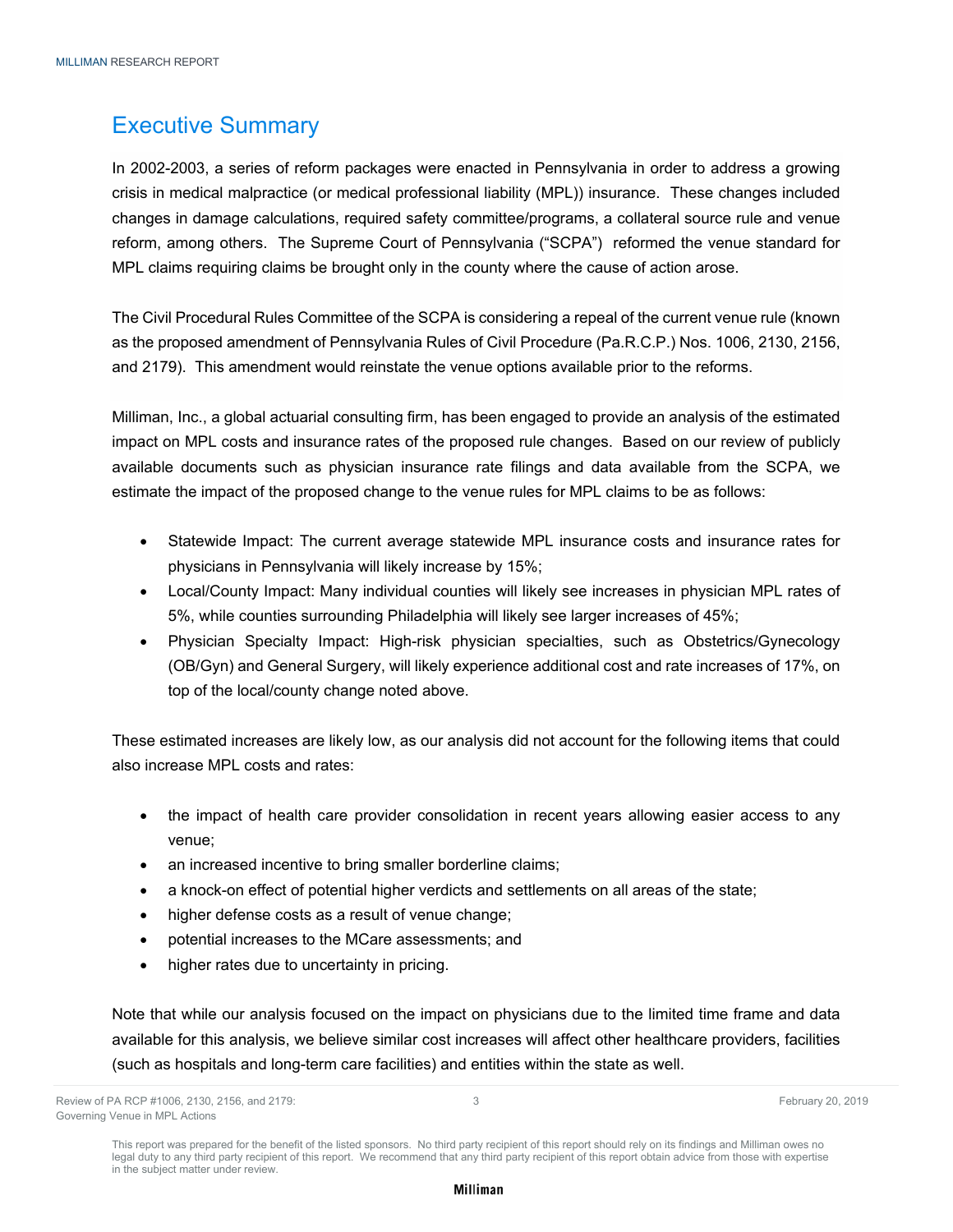Besides the projected increase in MPL costs and insurance rates, additional consequences of changing the venue rules could include:

- Reduced availability of MPL insurance coverage; and
- Adverse impact on self-insured health care entities.

It is also important to note that while the tort reforms in place since 2003 have improved and stabilized the MPL insurance market in Pennsylvania, the MPL costs in Pennsylvania are still among the highest in the country. According to a 2018 Benchmark Study of Healthcare Professional Liability Claims performed by the Zurich Insurance Group, Pennsylvania consistently has the highest claim severity of any state.

# Scope and General Background

The following organizations are sponsors of our research and have requested that Milliman provide an analysis of the effect of repealing the venue reform, specifically the potential impact on MPL insurance rates on a statewide, county, and specialty basis:

- The Hospital and Healthsystem Association of Pennsylvania ("HAP"),
- Insurance Federation of Pennsylvania ("IFPenn"),
- Medical Mutual Insurance Company of North Carolina ("Medical Mutual"),
- the Pennsylvania Medical Society ("PAMED"),
- the Pennsylvania Coalition for Civil Justice Reform ("PCCJR")
- the Pennsylvania Health Care Association ("PHCA"), and
- The Doctors Company ("TDC").

This report includes the following:

- Discussion of the current venue rules for MPL, the reasons for the prior changes and the proposed changes;
- A quantitative analysis that evaluates the impact of the proposed change on MPL costs in Pennsylvania. The analysis includes a view on the impact on individual counties and physician specialties as well as the potential overall impact on the resulting insurance rates. (Note that for this report we have assumed that insurance rate changes correlate with the underlying costs of MPL liabilities.)

Review of PA RCP #1006, 2130, 2156, and 2179:  $\overline{a}$  4  $\overline{a}$  4 February 20, 2019 Governing Venue in MPL Actions

This report was prepared for the benefit of the listed sponsors. No third party recipient of this report should rely on its findings and Milliman owes no legal duty to any third party recipient of this report. We recommend that any third party recipient of this report obtain advice from those with expertise in the subject matter under review.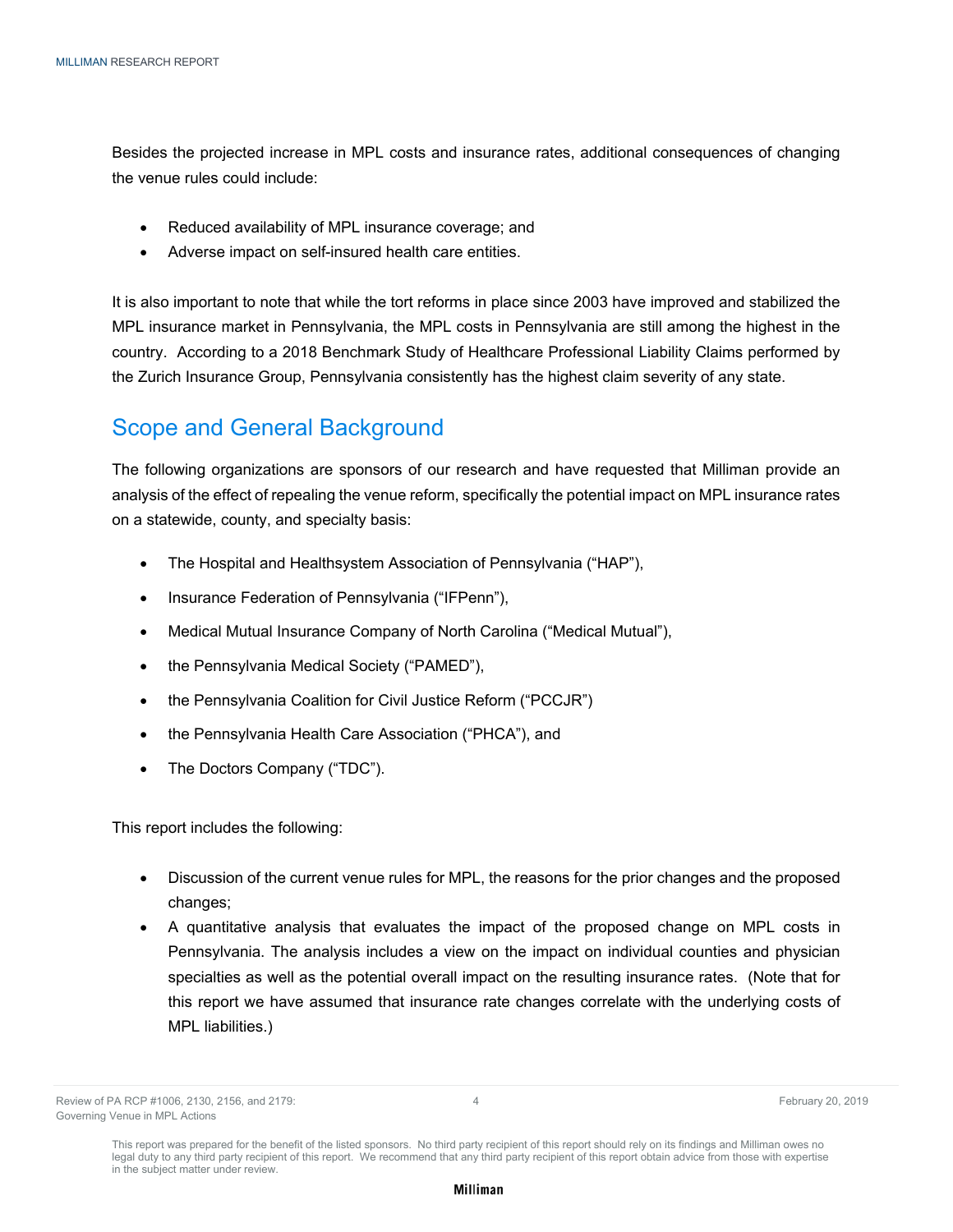# Current Pennsylvania Venue Rules and Proposed Change

The Civil Procedure Rules Committee of the SCPA is reviewing a proposed amendment of Pa. R.C.P. No. 1006, 2130, 2156, and 2179 governing venue in medical professional liability actions. The proposed wording of the change to Rule 1006 is as follows:

- (a) Except as otherwise provided by subdivisions (b) and (c) of this rule, an action against an individual may be brought in and only in a county where:
	- 1) The individual may be served;
	- 2) The cause of action arose;
	- 3) A transaction or occurrence took place out of which the cause of action arose;
	- 4) Venue is authorized by law; or
	- 5) The property or a part of the property, which is the subject of the matter of the action is located provided that equitable relief is sought with response to property.

The proposed amendment removes the following rule for MPL actions:

 Except as otherwise provided by subdivision (C), a medical professional liability action may be brought against a health care provider for a medical professional liability claim only in a county in which the cause of action arose.

The current venue rule for MPL claims that took effect in January 2003 and was part of a series of legislative and civil rules changes enacted to address the affordability and availability crisis for MPL insurance for healthcare providers in Pennsylvania peaking in 2001-2002.

### Summary of Findings

### Impact of Prior Change to Venue Rule – General Discussion

Prior to the reforms made in 2002-2003, the Pennsylvania MPL environment was one of crisis. Reforms were put into place both through legislation (e.g., Act 13 of 2002, MCare Act) and rule changes in the judiciary. Of all the changes enacted, venue change has been cited as having one of the more material impacts on cost. Because of the changes made in 2002-2003, there are some indisputable facts concerning the MPL insurance markets in Pennsylvania:

> Shift in Number of MPL Claim Filings by County – According to the data available from the SCPA website, for the time period between 2000 and 2002, the average annual number of MPL claim filings in Philadelphia County was over 1,200 while the average annual number of filings in Montgomery County was just over 20. The total number of MPL claim filings

This report was prepared for the benefit of the listed sponsors. No third party recipient of this report should rely on its findings and Milliman owes no legal duty to any third party recipient of this report. We recommend that any third party recipient of this report obtain advice from those with expertise in the subject matter under review.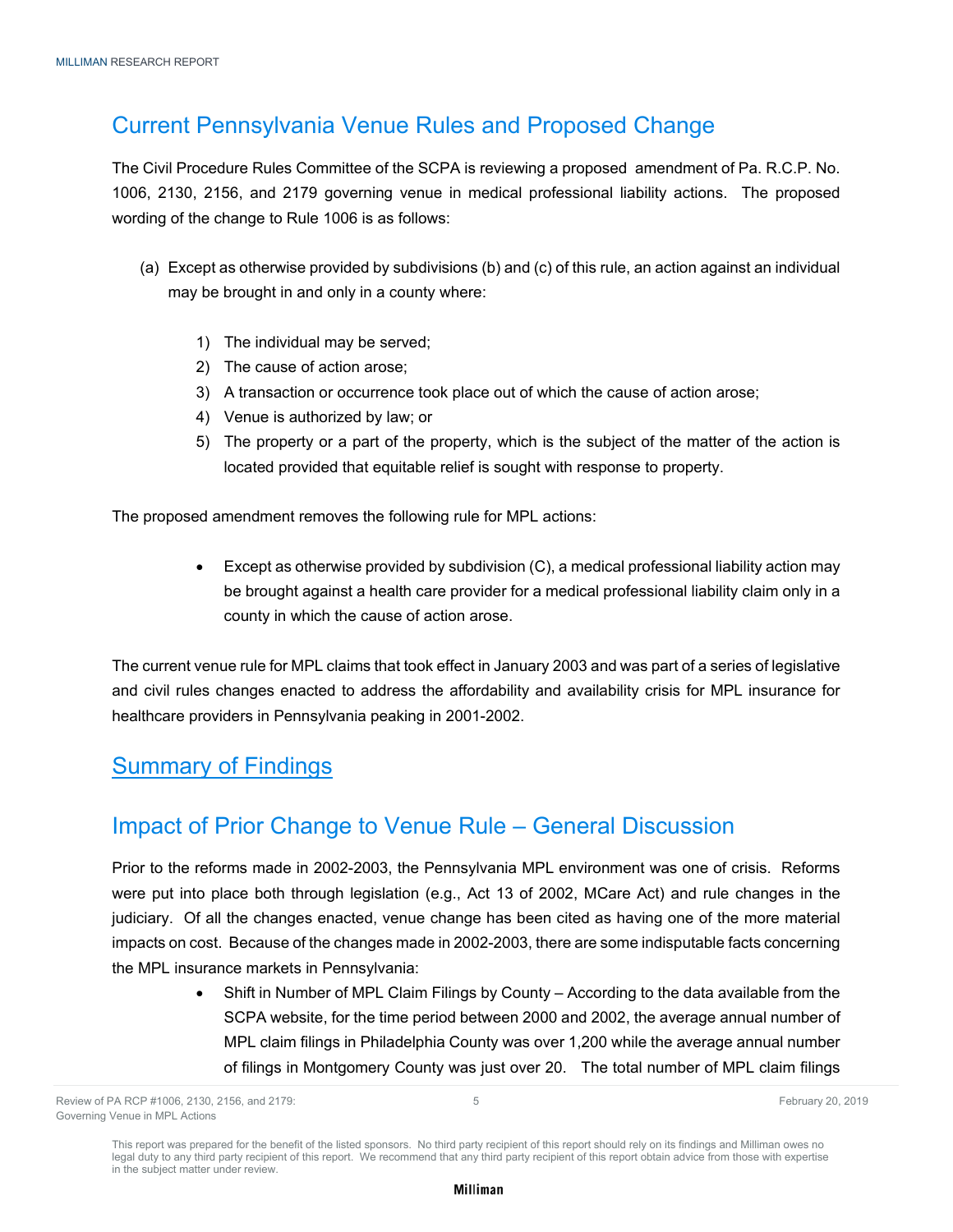in Philadelphia dropped to 577 in 2003 – after the venue rule change went into effect in January 2003 – while by 2004 the number of claims filed in Montgomery increased to over 100.

- Lower Physician MPL Insurance Rates According the Medical Liability Monitor, which provides an annual survey of MPL insurance rates by state, average physician rates in Pennsylvania have dropped by approximately 29% from 2004/2005 through 2018.
- Greater Availability of Insurance The number and diversity of writers in the current Pennsylvania MPL insurance market have increased since 2002, with over 90 groups now providing coverage and no single writer with a market share over 12%, representing a stable and competitive market.

# Potential Impact of the Proposed Change in Venue Rules

To estimate the potential increase in MPL costs and insurance rates related to "undoing" the venue reform enacted in 2003, we reviewed the decreases in these same costs and rates resulting from the original venue reform. This approach assumes, as we believe to be true, that the proposed change will return the venue rules for MPL claims to the same as those in place prior to 2003.

Our work therefore assumed that the venue reform (as opposed to the other reforms enacted in 2002-2003) extended only to the distribution of claims among counties, not to aggregate changes in the number of claims. We believe this to be a conservative approach. It is more likely that rescinding these venue reforms will have an impact beyond returning to the previous distribution of claims by county and could impact the total number of claims and amount of costs due, for example, to the following:

 Impact of Consolidation – Our analysis is primarily based on estimating the benefits of the initial venue reform in 2003 and assuming they would be reversed as the reform is undone (i.e., the observed cost decreases would become increases). However, the healthcare provider environment has changed significantly since the time period of the initial venue rule change in 2003. Individual practitioners have joined physician groups, groups have been purchased by hospitals, and hospitals have merged into hospital systems. As a result of the greater interconnectedness of healthcare providers, there are fewer degrees of separation today than in 2002 from nearly any venue location. As a result, the impact of the change in venue rules could result in a much greater shift of claims to selected jurisdictions with higher costs resulting in a greater amount of cost increase from changing the venue rules than the decrease observed from the original change starting in 2003.

Review of PA RCP #1006, 2130, 2156, and 2179:  $\overline{a}$  6 February 20, 2019 Governing Venue in MPL Actions

This report was prepared for the benefit of the listed sponsors. No third party recipient of this report should rely on its findings and Milliman owes no legal duty to any third party recipient of this report. We recommend that any third party recipient of this report obtain advice from those with expertise in the subject matter under review.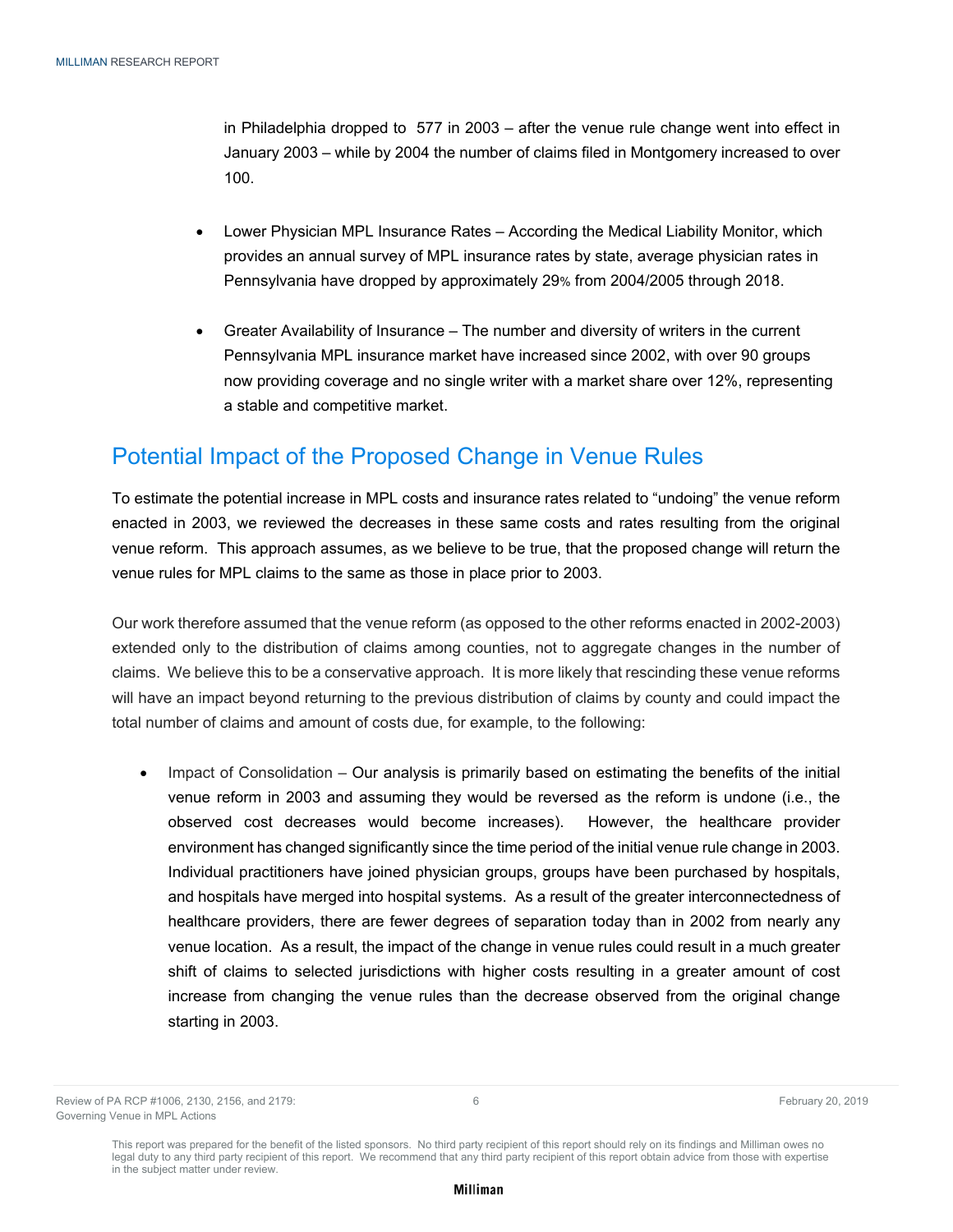- Increased Incentives to Bring Borderline Claims The determination to file a claim can sometimes result from an economic calculation of the potential payoff based on the probability of receiving a favorable verdict and the potential size of the verdict award. If, as a result of the proposed venue rule change, claims can be more easily shifted to venues where claims are more likely to receive a successful verdict and/or result in a higher award amount, it is likely that smaller, borderline claims not previously brought will be pursued, increasing the total number of claims and costs within the system.
- Knock-on Effect due to Precedents/Settlements If, as a result of the proposed venue change, claims are shifted to areas where there is a higher probability of a favorable verdict for plaintiffs and for a higher award, there is the possibility of a knock-on effect on other counties due to the established precedents and settlements in the higher cost counties. This increase could impact all counties in the state.
- Higher Defense Costs As claims shift to higher cost venues, the amounts spent in defense of these claims may be expected to rise. Costs could also increase due to travel and lodging costs for out of county witnesses and defendants.
- Potential Increases to the MCare Assessment The potential higher probability of a favorable verdict for plaintiffs and for higher awards could result in an increase to MCare payouts and the corresponding assessments needed to fund the increased payouts.
- Higher Rates due to Uncertainty in Pricing If the venue rules are changed, there will be uncertainty as to the impact of the change on statewide costs and rates and, in particular, on the territory differentials used for pricing. Insurers may add a margin to their rates to compensate for the additional risk they are taking on due to the uncertainty in determining adequate rates.

Due to the limitation on time and data available to prepare this report for presentation to the SCPA, these items, all of which would increase costs, were not accounted for in our indications. Therefore, our results may be viewed as being conservative or on the low end of the range of possible increases.

We developed a range of results to provide a sense of the uncertainty surrounding some of our assumptions and the sensitivity of the results to reasonable, alternative data sources, methods and assumptions. Our ranges, for statewide rates, county rates and specialty are provided in the tables below.

This report was prepared for the benefit of the listed sponsors. No third party recipient of this report should rely on its findings and Milliman owes no legal duty to any third party recipient of this report. We recommend that any third party recipient of this report obtain advice from those with expertise in the subject matter under review.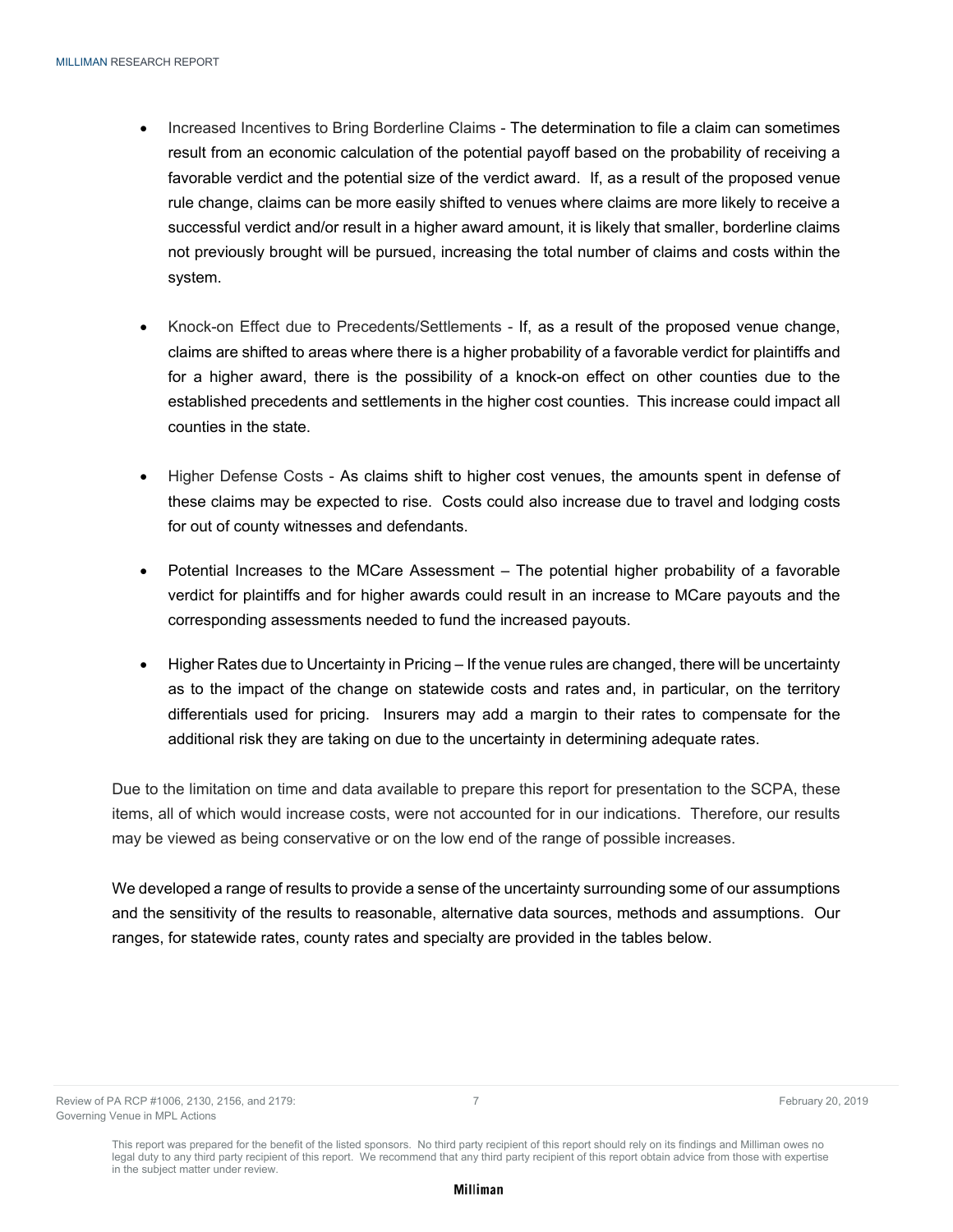| Table 1                                               |
|-------------------------------------------------------|
| Milliman Estimated Impact of Venue Changes on Average |
| <b>Statewide and Area MPL Rates</b>                   |
|                                                       |

|                | Indicated   | Indicated  |
|----------------|-------------|------------|
|                | Average     | Area       |
|                | Statewide   | Rate       |
| Method         | Rate Change | Change     |
|                |             |            |
| $\mathbf{1}$   | 15.3%       | 1% - 47%   |
| $\mathfrak{p}$ | 23.2%       |            |
| Average        | 19.2%       | 1% - 47%   |
| Selected       | 15.0%       | $5% - 45%$ |
|                |             |            |

Table 2 Milliman Estimated Impact of Venue Changes on Specialty MPL Rates

|                                  |            | Average Change in Relativity to<br>Internal Medicine |
|----------------------------------|------------|------------------------------------------------------|
| State/Region                     | OB/GYN     | <b>Gen Surgery</b>                                   |
|                                  |            |                                                      |
| Maryland                         | 92%        | 100%                                                 |
| New York                         | 105%       | 133%                                                 |
| New Jersey                       | 92%        | 117%                                                 |
| Ohio                             | 94%        | 88%                                                  |
| Non PA Average                   | 95%        | 110%                                                 |
| PA-Philadelphia                  | 85%        | 83%                                                  |
| PA - Remainder of State          | 79%        | 83%                                                  |
| PA Average<br>Potential Increase | 82%<br>17% | 83%<br>32%                                           |
|                                  |            |                                                      |

Review of PA RCP #1006, 2130, 2156, and 2179: **8 Review of PA RCP #1006, 2130, 2019 February 20, 2019** Governing Venue in MPL Actions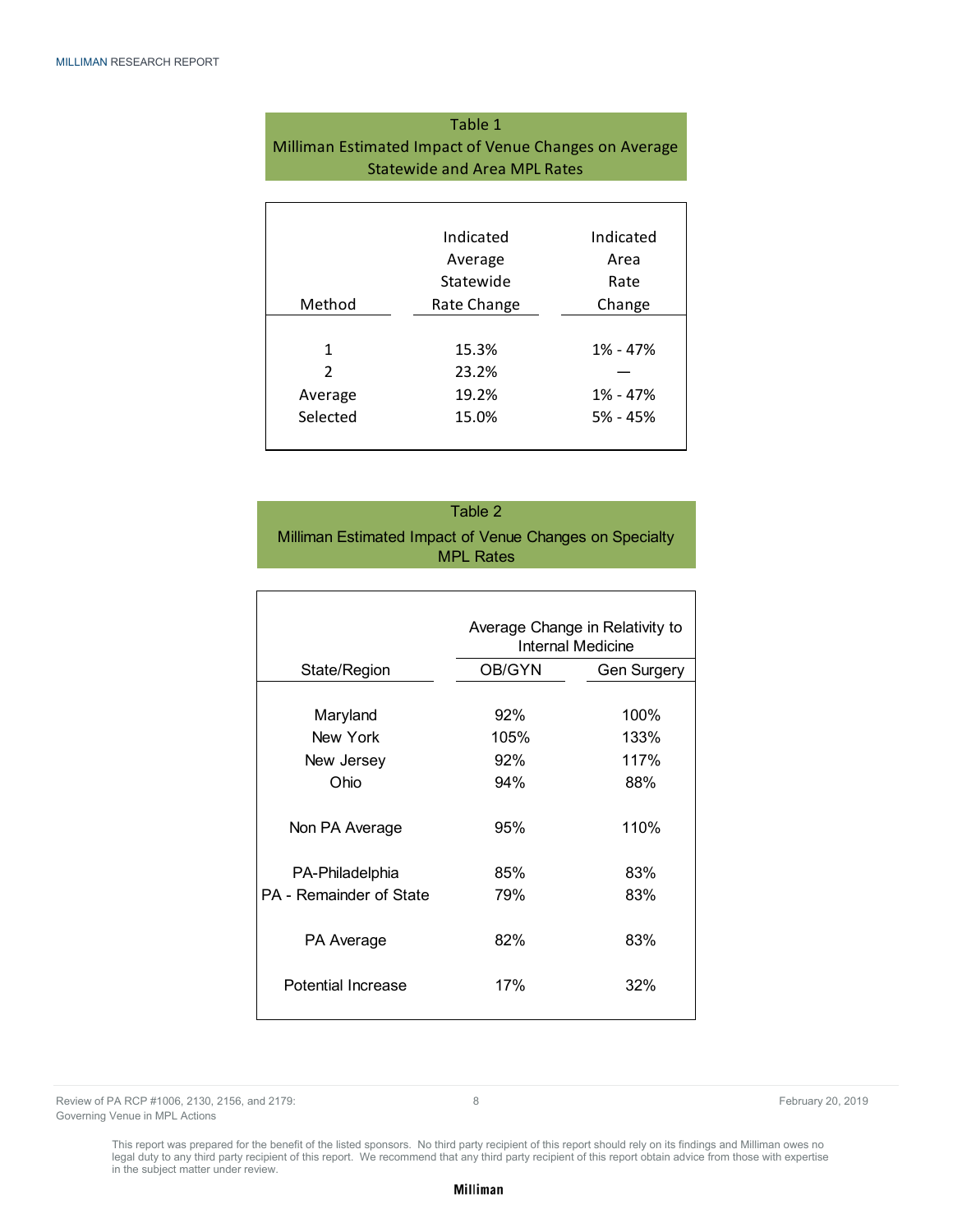### Explanation of Methods and Assumptions – Statewide and County Impact

To estimate impact of the venue rule change on average statewide rates and territory rates, we relied on publicly available information from two main sources. These included:

- Physician Rate Filings for the Pennsylvania Professional Liability Joint Underwriting Association (PAJUA); and
- Medical Malpractice claim filings data from the SCPA.

Each of the sources relied upon has certain advantages and disadvantages but we believe the combined use of both the sources provides a reasonable view of the overall range of possible cost and rate increases. Each of the methods used is discussed below.

### *Method 1 – PAJUA Rate Filing Information*

To provide a view of the impact of the proposed venue change, we reviewed MPL rate filings for the PAJUA, the insurer of last resort for physicians in Pennsylvania. The advantage of using this information is that the territory relativities for the PAJUA were determined based on information provided by several marketleading insurers, increasing the credibility of the results. Also, the PAJUA's occurrence coverage rates are the "prevailing primary premium" used in calculating assessments for MCare. The disadvantage is that due to reliance on information from outside sources, the territory relativities for the PAJUA generally had a long lag before the improvement from the venue rules change were reflected in its results.

In order to increase the credibility of our indications, we aggregated the rate information into seven areas defined as follows and shown on Exhibit 1:

- 1. Philadelphia County
- 2. Counties Surrounding Philadelphia County
- 3. Allegheny County
- 4. Counties Surrounding Allegheny County
- 5. Lackawanna County
- 6. Counties Surrounding Lackawanna County
- 7. All Other

We determined territory relativities (representing the relative costs of each area to the base area (Philadelphia County)) by area at varying points of time prior to and after the venue reform and compared them to the latest relativities. We determined an overall average weighted relativity using a distribution of physician counts by area based on information provided by PAMED. The movement in the overall relativity by year is one possible indication of the change in the overall average statewide rate resulting from the change in venue rules.

Review of PA RCP #1006, 2130, 2156, and 2179: 9 February 20, 2019 Governing Venue in MPL Actions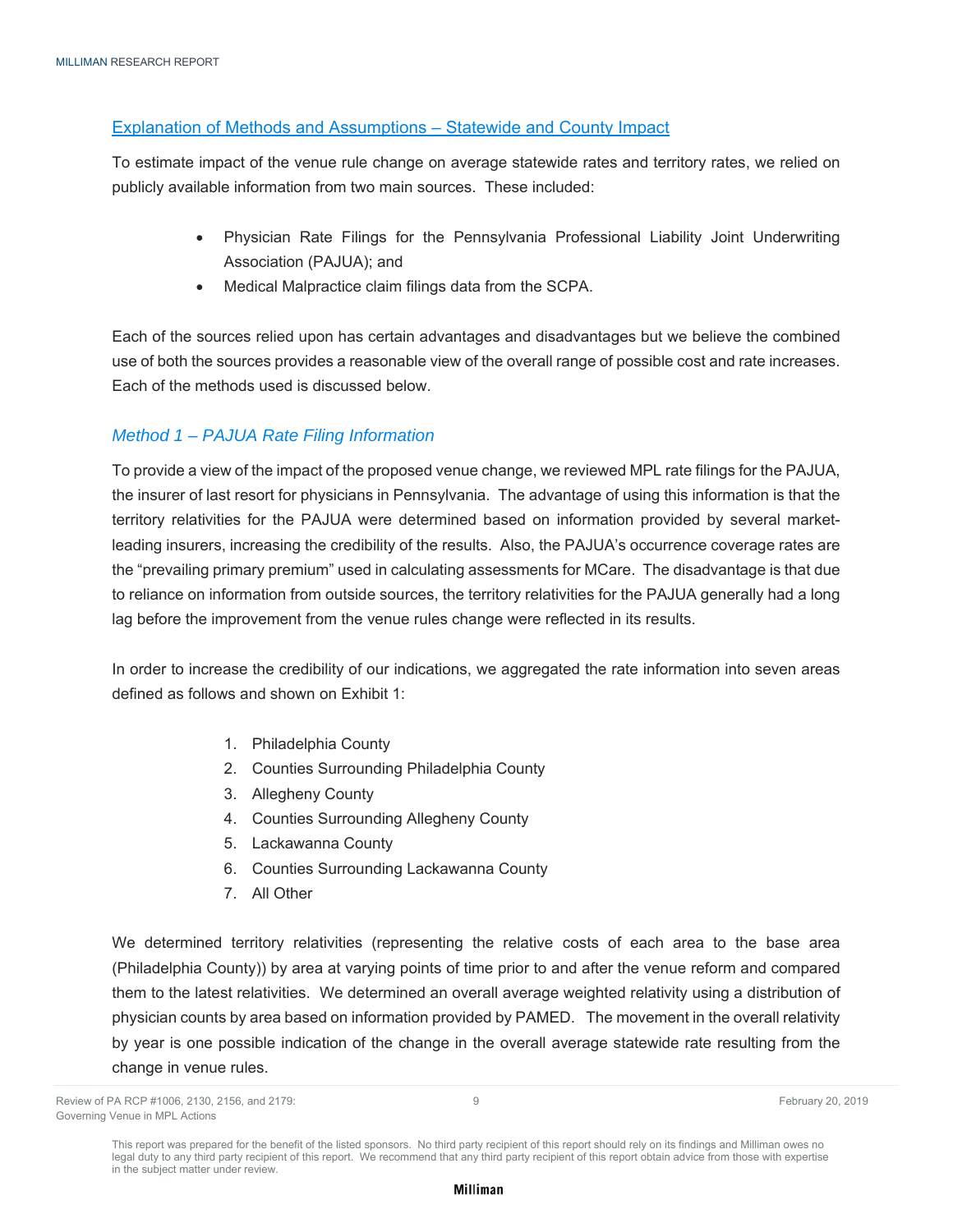The results using the PAJUA data are shown on Exhibit 2 and indicate that average statewide costs and rates would likely increase by 15-16% as shown in row (15). The impact by area indications in column (13b) show that most areas will likely increase by at least 5% with a 47% increase indicated for Area 2, the counties surrounding Philadelphia.

### *Method 2 – PA Supreme Court Data*

For our second method, we employed data made available by the Unified Judicial System of Pennsylvania, specifically related to medical malpractice case filings and jury verdicts. The advantage of using this data is that it allows a direct view on the impact on claim filings on a timely basis and includes claims not just related to individual physicians but also other healthcare providers and systems. The disadvantage is that only summarized data is available in regards to the cost of claims – i.e., verdicts are only provided in buckets (<\$500k, \$500k - \$1M, etc.).

On Exhibit 3, Sheet 1, we summarize MPL court filings by area by year for 2000 thru 2017. The impact of the reforms effective in 2002-2003 can be observed in the large drop in filings made between 2002 (2,904) and 2003 (1,712). In addition, the movement of claims between counties can also be observed on Exhibit 3, Sheet 2 that provides the distribution of the claim filings by area by year on a percentage basis. The increase in the distribution of claims in Area 2 (Counties surrounding Philadelphia County), Area 4 (Counties surrounding Allegheny County) and Area 6 (Counties surrounding Lackawanna County) starting in 2003- 2004 is likely due to the venue reform.

Jury verdicts by award bucket grouped by area are provided on Exhibit 3, Sheet 3. We have summed the data provided for 2000 and 2017 in order to increase the credibility and stability of the information. As we did not have access to the actual severity of the claims in each award buckets, we made assumptions regarding the average awards within each bucket as shown in row (13). Based on the distribution of claims by bucket and the average award assumptions, we estimated the average award by area as shown in column (8). We then developed a weighted average of the awards based on the claim filing distribution from Exhibit 3, Sheet 1 as shown in columns (9) through (12). Using an assumed trend of 3%, we calculated average awards, row (14) and compared them as shown in row (15). The implied impact on the statewide severity due to the venue reform was a decrease of over 18% between the 2000-2002 average and 2017 (\$722,150 / \$889,508). This implies that if the venue rules were removed, average awards and their resulting costs and rates will likely increase by as much as 23% (\$889,508/\$722,150).

#### Explanation of Methods and Assumptions – Physician Specialty Impact

To estimate the potential impact of the venue rule change on physician specialty, we examined the rates and relativities between the rates for the following specialties:

Review of PA RCP #1006, 2130, 2156, and 2179: 10 and 2179 and 2008 10 and 2008 10 and 2008 10 and 2008 10 and 2008 10 and 2008 10 and 2008 10 and 2008 10 and 2179: 10 and 2179: 10 and 2179: 10 and 2008 10 and 2008 10 and 2 Governing Venue in MPL Actions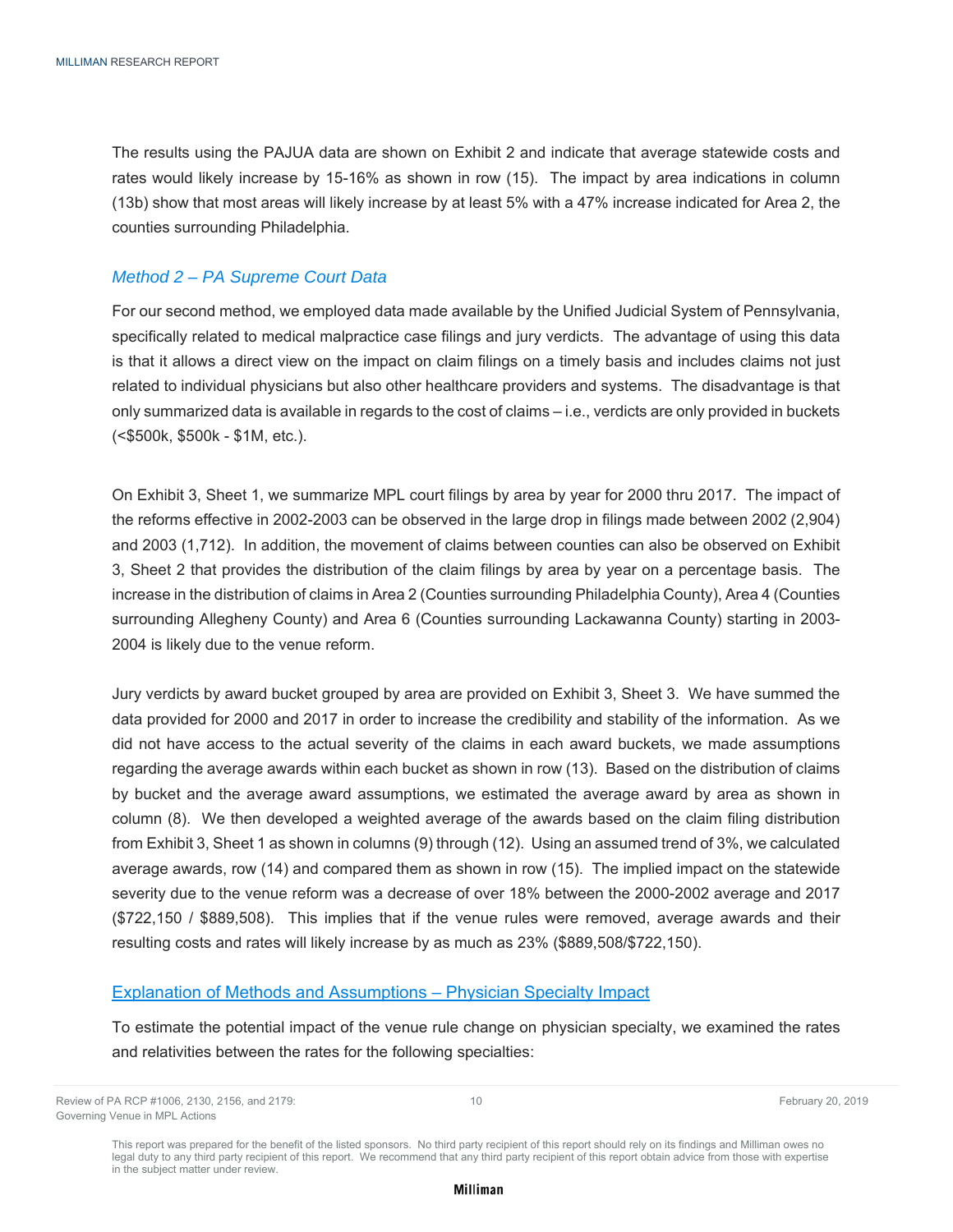- Internal Medicine
- OB/Gyn
- **•** General Surgery

We compared the rates for two of the higher risk physician specialties (OB/Gyn and General Surgery) since the initial venue reform in 2003 to the rates for Internal Medicine physicians in the same period. As there may have been improvements in risk management that impacted some specialties more than others across practices in the observed time period, we calculated this same relativity in neighboring states to Pennsylvania to observe if the change in relativity differed by state in this same time period. As provided in Table 2 above and Exhibit 4, Sheets 1 and 2, the rates for OB/Gyn physicians have decreased relative to the rates for Internal Medicine physicians by an average of 5% in many of the neighboring states while the relative decrease in Pennsylvania was 18%. This would indicate an additional 14% relative rate benefit from the 2002 changes featuring venue reform than experienced by other practitioners in neighboring states. Similarly, the relative rates for General Surgeons decreased by 17% in Pennsylvania as compared to an increase of 10% in neighboring states. This would indicate a potential additional rate benefit of 33% to General Surgeons from venue reform when compared to similar practitioners in neighboring states (the difference between a 10% increase compared to a 17% decrease). Conversely, it is implied that if the current venue rules were changed to those prior to the reform efforts, costs and rates for both O/B/Gyns and General Surgeons will likely experience additional increases of 17% or greater.

### Potential Unintended Consequences of Change to Venue Rules in **Pennsylvania**

In addition to the increased MPL costs expected to be incurred if the proposed venue change rules are enacted, there could be other potential unintended consequences. These include the following:

### *Reduced Availability of Insurance Coverage*

During the pre-reform crisis, many insurers left the market or reduced the amount of insurance they would provide in the state. Since the venue change in 2003, the MPL insurance market has somewhat stabilized. As noted previously, the proposed venue rule change would add additional uncertainty in the pricing of MPL insurance, particularly in regards to rates set by geographic territory. Besides increasing rates judgmentally until new territory differentials can be established, **t**he increased uncertainty in pricing could result in insurers limiting future writings in the state or exiting the market entirely.

### *Adverse Impact of Self-Insured Health Care Entities*

If the change in venue rules impacts MPL claim costs as estimated in this report, this could affect any selfinsured hospitals or other facilities to which costs accrue directly. These entities have benefited in recent years from the cost declines related to the tort reforms from 2003 while dealing with changes and decreases

Review of PA RCP #1006, 2130, 2156, and 2179: 11 February 20, 2019 Governing Venue in MPL Actions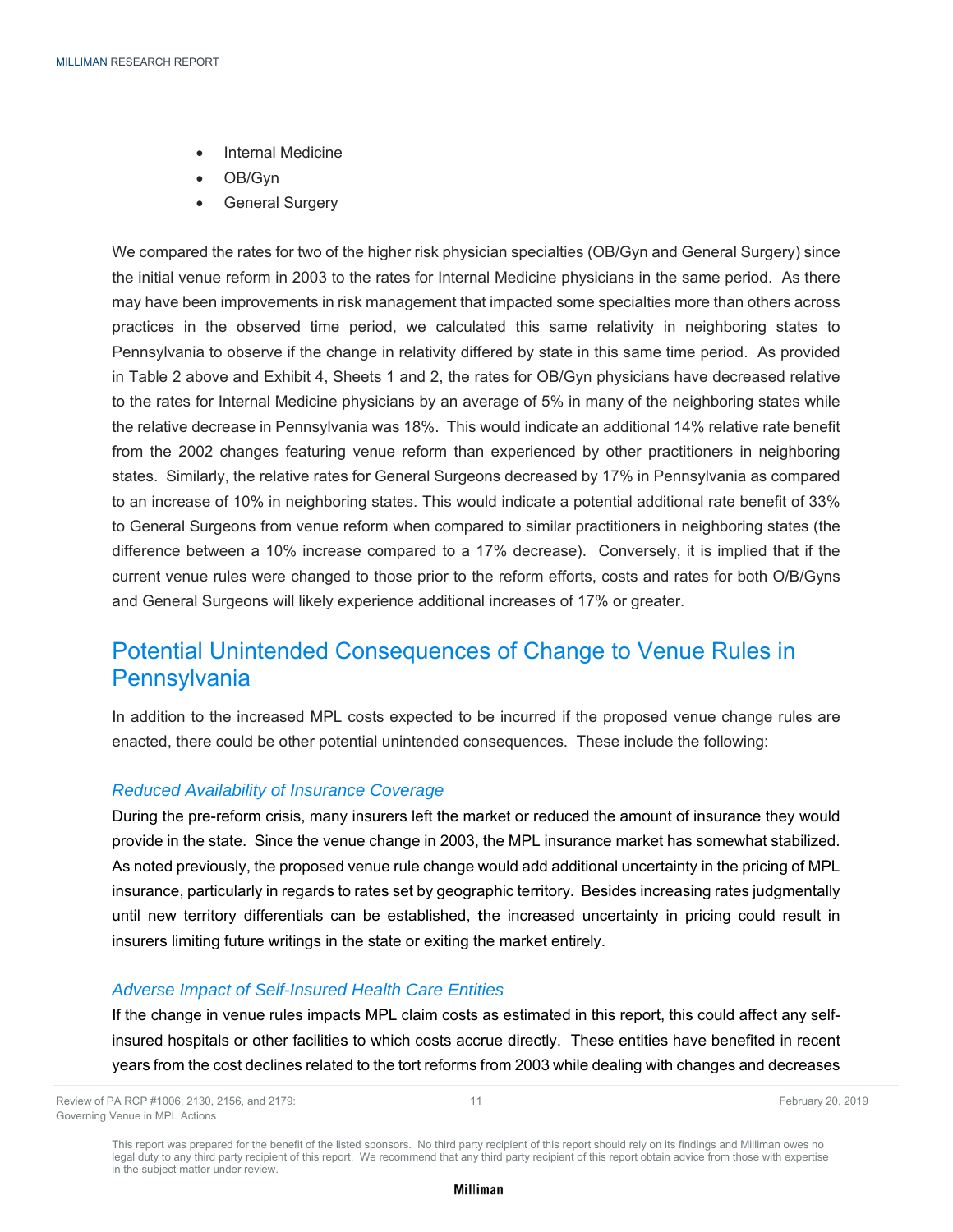in healthcare reimbursements. A sudden surge in unbudgeted MPL costs could affect the financial performance of these entities.

### Statement of Qualifications

Tom Ryan FCAS, MAAA of Milliman meets the actuarial qualification standards to provide this analysis.

### **Limitations**

### *Data*

In performing this analysis, we relied on publicly available data and other information. We have not audited or verified this data and other information. If the underlying data or information is inaccurate or incomplete, the results of our analysis may likewise be inaccurate or incomplete. In that event, the results of our analysis may not be suitable for the intended purpose.

We performed a limited review of the data used directly in our analysis for reasonableness and consistency and have not found material defects in the data. If there are material defects in the data, it is possible that they would be uncovered by a detailed, systematic review and comparison of the data to search for data values that are questionable or for relationships that are materially inconsistent. Such a review was beyond the scope of our assignment.

### *Uncertainty*

During the course of our review, we applied generally accepted actuarial procedures. However, due to the uncertainty involved in projecting future events, it is likely that actual results will vary from our projections, perhaps materially.

### *Distribution*

Milliman's work is prepared solely for the benefit of the sponsors of this report. Milliman does not intend to benefit any third party recipient of its work product. Except as set forth below, Milliman's work may not be provided to third parties without Milliman's prior written consent, which consent may not be unreasonably withheld. Milliman does not intend to legally benefit any third party recipient of its work product, even if Milliman consents to the release of its work product to a third party. The sponsors may distribute or submit for publication the final, non-draft version of this study that, by mutual written agreement herein, is intended for general public distribution, including distribution to member companies of the sponsors as well as the Pennsylvania Supreme Court, Pennsylvania state legislators and the Pennsylvania Insurance Department. In any such distribution, the sponsors shall not edit, modify, summarize, abstract or otherwise change the content of the study and any distribution must include the entire study, including any caveats contained within the study or legends included as a footer on each page.

Review of PA RCP #1006, 2130, 2156, and 2179: 12 12 12 Text 20, 2019 12 February 20, 2019 Governing Venue in MPL Actions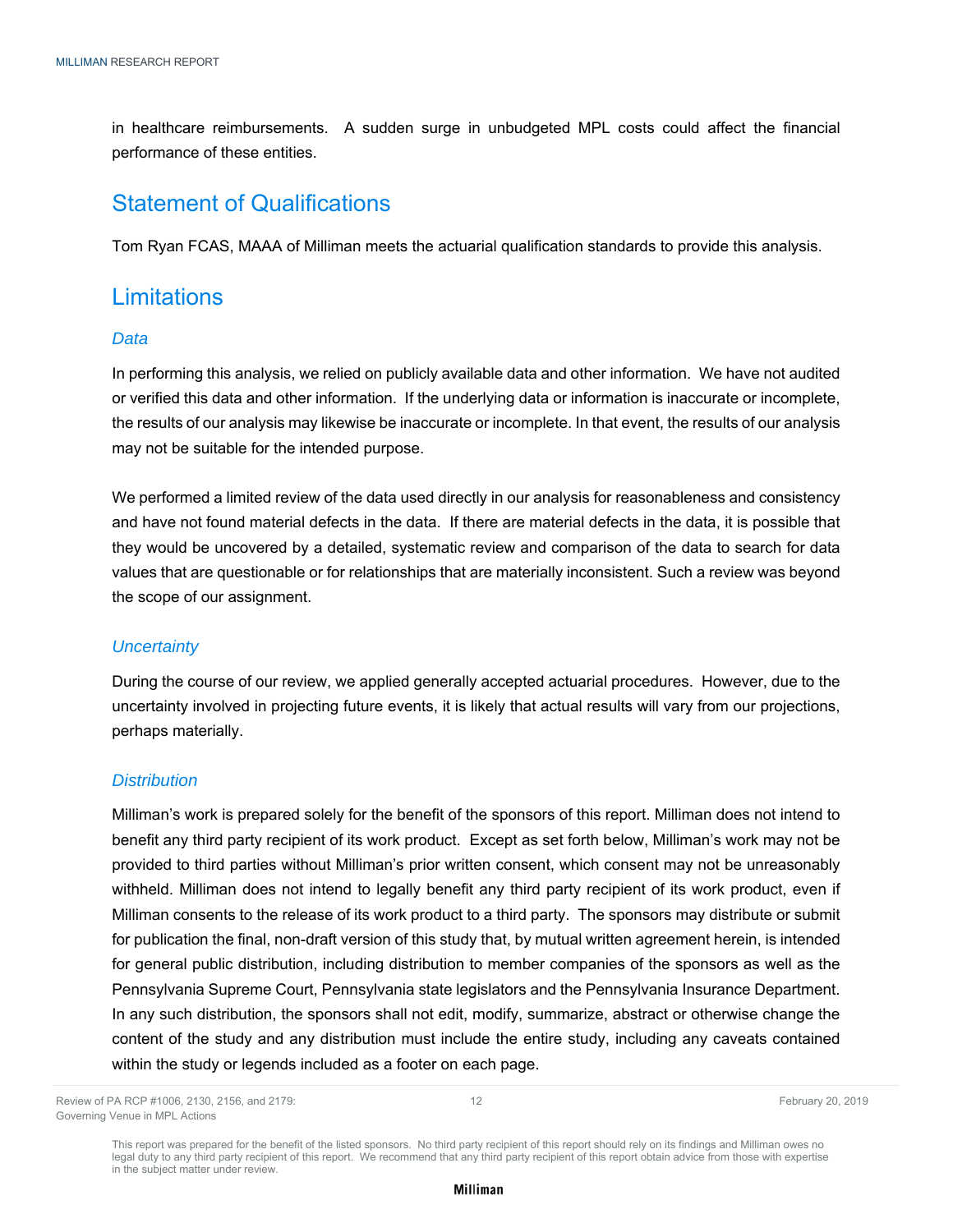Notwithstanding the foregoing, no Milliman report, including this study, shall be used by any of the organizations in connection with any offering, prospectus, securities filing, or solicitation of investment.

The copyright to all report content shall remain with Milliman unless otherwise agreed. Press releases mentioning this study may be issued by Milliman or the organizations upon mutual agreement of the organizations and Milliman as to their content. Mentions of the study will provide citations that will allow the reader to obtain the full study.

### Use of Milliman Name

Any reader of this report agrees that they shall not use Milliman's name, trademarks or service marks, or refer to Milliman directly or indirectly in any third party communication without Milliman's prior written consent for each such use or release, which consent shall be given in Milliman's sole discretion.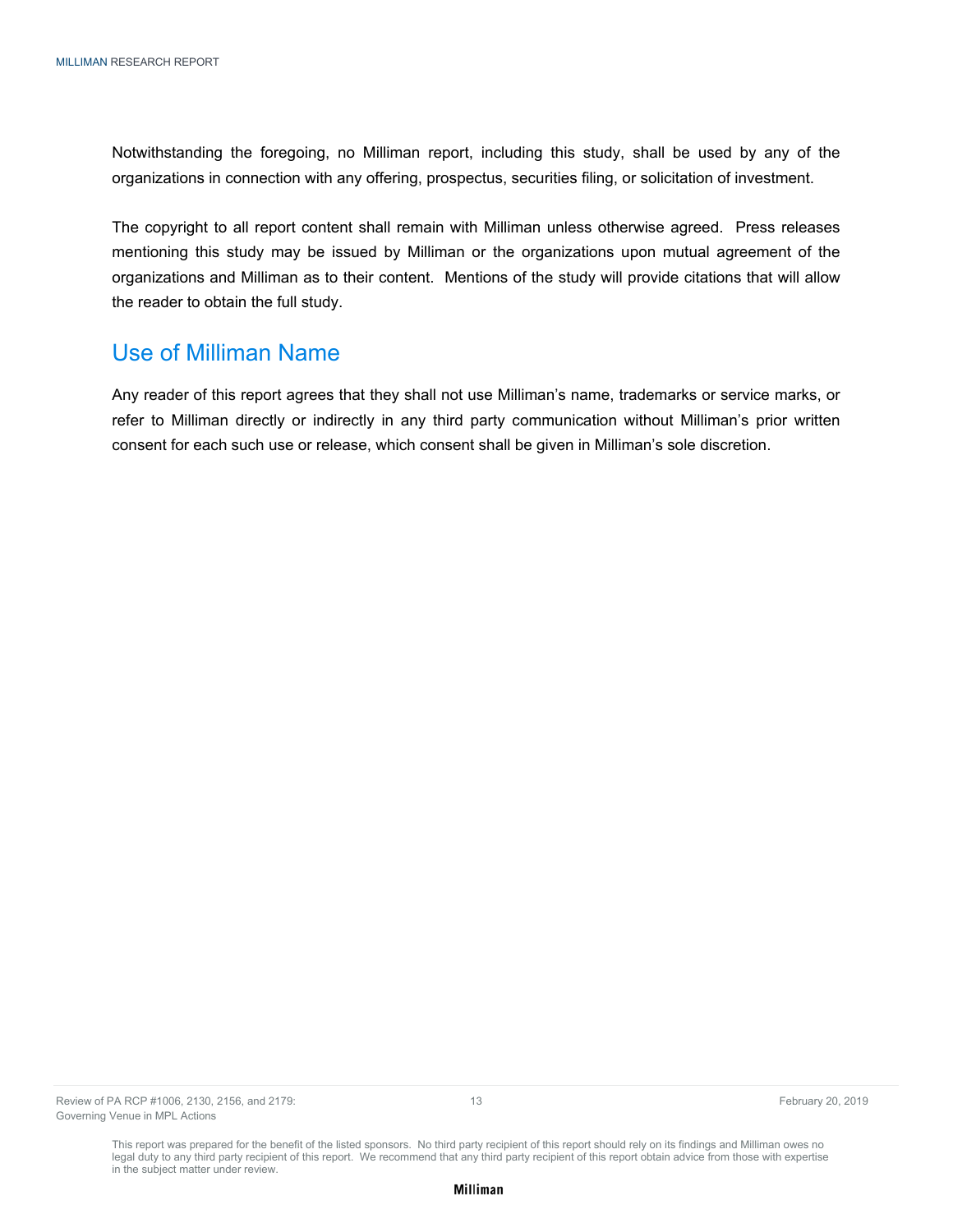# Area Definitions

#### Erie Susquehanna Warren McKean **Bradford** Tioga Potter Wayne Crawford Wyoming Forest Lacka-Sullivan Elk Cameron Venango wanna Pike Lycoming Mercer Clinton Luzerne Clarion **Jefferson** Monroe Montour Lawrence Clearfield Union **Butler** Centre Carbon North Armstrong Umberland Snyder Northampton Schuylkill **Beaver** Mifflin Indiana Lehigh Juniata Allegheny Cambria **Blair Berks** Perry Dauphin Lebanon **Bucks** Westmoreland Huntingdon Montgomery Washington Cumberland Lancaster **Bedford** Chester Somerset Fayette Fulton Franklin York Greene Adams Philadelphia **Delaware** Area 1: Philadelphia Area 5: Lackawanna Area 2: Counties Surrounding Philadelphia Area 6: Counties Surrounding Lackawanna Area 3: Allegheny Area 7: All Other Counties Area 4: Counties Surrounding Allegheny

# Exhibit 1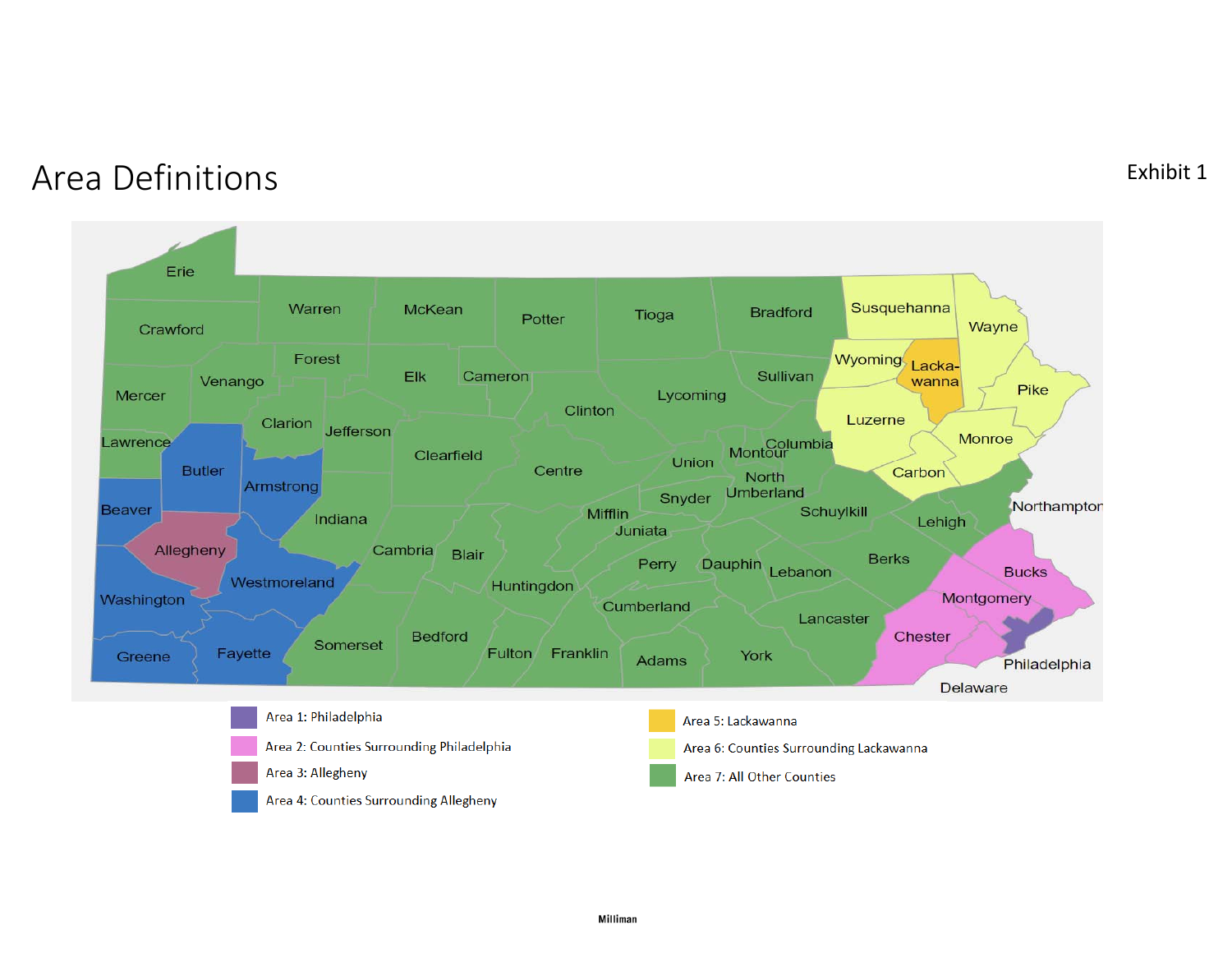# Calculation of Effect on Territory Relativities with Elimination of Venue Rule Change Based on PAJUA Rate Filing Information

Exhibit 2

| (1)            | (2)                                                                           | (3)   | (4)   | (5)      | (6)   | (7)                                                      | (8)   | (9)   | (10)                                                                                      | (11)  | (12)         | (13a)<br>$(11) \div (6) - 1.0$ | (13b)<br>$(6) \div (11) - 1.0$ |
|----------------|-------------------------------------------------------------------------------|-------|-------|----------|-------|----------------------------------------------------------|-------|-------|-------------------------------------------------------------------------------------------|-------|--------------|--------------------------------|--------------------------------|
|                |                                                                               |       |       |          |       | Territory Relativity (Relative to Area 1 - Philadelphia) |       |       |                                                                                           |       | 2016<br>Phys | Terr Rel<br>Decrease           | Implied Terr<br>Rel Increase   |
| Area           |                                                                               |       |       |          |       |                                                          |       |       | 1/1/2001 1/1/2002 9/1/2002 9/1/2003 9/1/2004 1/1/2006 1/1/2008 1/1/2009 1/1/2010 1/1/2014 |       | Count        | $04 - 14$                      | 04-14                          |
|                | 1.000                                                                         | 1.000 | 1.000 | 1.000    | 1.000 | 1.000                                                    | 1.000 | 1.000 | 1.000                                                                                     | 1.000 | 6,807        |                                |                                |
| $\overline{2}$ | 0.899                                                                         | 0.835 | 0.842 | 0.882    | 0.914 | 0.871                                                    | 0.765 | 0.704 | 0.639                                                                                     | 0.623 | 8,848        | $-32%$                         | 47%                            |
| 3              | 0.522                                                                         | 0.522 | 0.550 | 0.600    | 0.600 | 0.600                                                    | 0.506 | 0.480 | 0.480                                                                                     | 0.554 | 5,846        | -8%                            | 8%                             |
| 4              | 0.499                                                                         | 0.499 | 0.534 | 0.575    | 0.581 | 0.589                                                    | 0.512 | 0.481 | 0.467                                                                                     | 0.555 | 2,124        | -5%                            | 5%                             |
| 5              | 0.750                                                                         | 0.750 | 0.800 | 0.850    | 0.900 | 0.850                                                    | 0.598 | 0.598 | 0.580                                                                                     | 0.806 | 537          | $-10%$                         | 12%                            |
| 6              | 0.537                                                                         | 0.537 | 0.618 | 0.637    | 0.668 | 0.668                                                    | 0.572 | 0.565 | 0.546                                                                                     | 0.660 | 1,224        | $-1\%$                         | 1%                             |
| $\overline{7}$ | 0.496                                                                         | 0.494 | 0.562 | 0.584    | 0.593 | 0.593                                                    | 0.519 | 0.498 | 0.477                                                                                     | 0.509 | 12,450       | $-14%$                         | 16%                            |
|                | (14) Overall Wtd Avg Relativity:                                              |       |       | 0.736    | 0.748 | 0.738                                                    |       |       |                                                                                           | 0.643 |              |                                |                                |
|                | (15) Indicated Statewide Change Should Pre-2003 Venue Rule Environment return |       |       |          |       |                                                          |       |       |                                                                                           |       |              |                                |                                |
|                |                                                                               |       |       | 0.145    | 0.164 | 0.149                                                    |       |       |                                                                                           |       |              |                                |                                |
|                |                                                                               |       |       | Average: |       | 0.153                                                    |       |       |                                                                                           |       |              |                                |                                |

| $\left( 1\right)$ | Description<br>Area                                                        |
|-------------------|----------------------------------------------------------------------------|
|                   | 1 Philadelphia                                                             |
|                   | 2 Counties surrounding Philadelphia                                        |
|                   | 3 Allegheny                                                                |
|                   | 4 Counties surrounding Allegheny                                           |
|                   | 5 Lackawanna                                                               |
|                   | 6 Counties surrounding Lackawanna                                          |
|                   | 7 All Other                                                                |
| $(2) - (11)$      | Relationship of (Rate for Area x) $\div$ (Rate for Area 1)                 |
| (12)              | Physician counts by county from PAMED 2016 Licensed Active Physician list. |

- (14) Weighted average of territory relativities with (12) used as weights.
- (15)  $=[(14)$  for Year XX] ÷  $[(14)$  for  $1/1/2014]$  1.0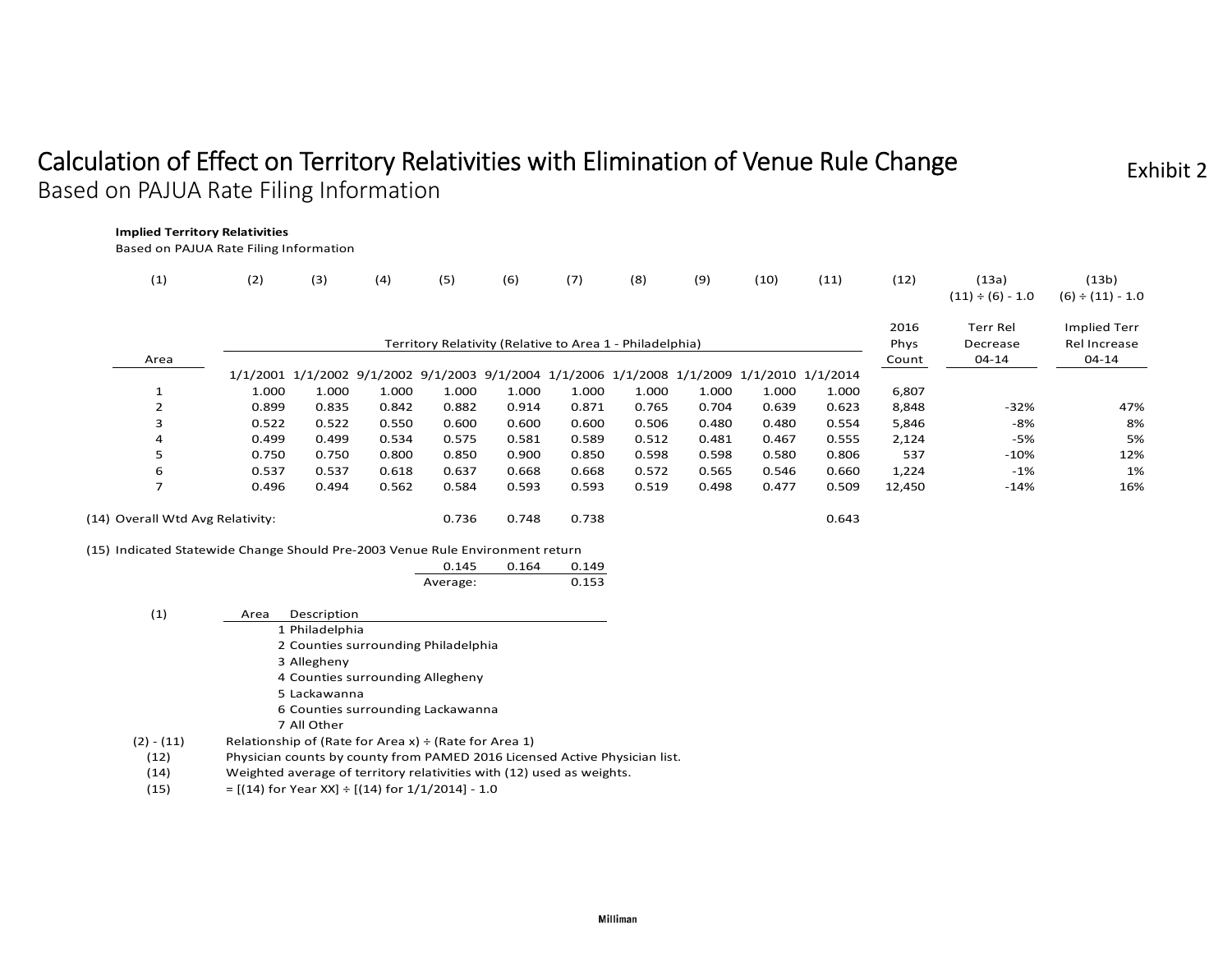#### Calculation of Effect on Average Statewide Claim Severity with Elimination of Venue Rule Change Based on PA Supreme Court Data Exhibit 3 Page 1

**PA Supreme Court Filings**

| (1)          | (2)                                                                                                                        | (3)                                 | (4)   | (5)   | (6)   | (7)   | (8)  | (9)         | (10)    | (11) | (12)              | (13) | (14)  | (15)  | (16)  | (17)  | (18)  | (19)  |
|--------------|----------------------------------------------------------------------------------------------------------------------------|-------------------------------------|-------|-------|-------|-------|------|-------------|---------|------|-------------------|------|-------|-------|-------|-------|-------|-------|
|              |                                                                                                                            |                                     |       |       |       |       |      |             | Filings |      |                   |      |       |       |       |       |       |       |
| Area         |                                                                                                                            |                                     |       |       |       |       |      |             |         |      |                   |      |       |       |       |       |       |       |
|              | 2000                                                                                                                       | 2001                                | 2002  | 2003  | 2004  | 2005  | 2006 | 2007        | 2008    | 2009 | 2010              | 2011 | 2012  | 2013  | 2014  | 2015  | 2016  | 2017  |
| 1            | 1,085                                                                                                                      | 1,162                               | 1,365 | 577   | 559   | 540   | 569  | 586         | 553     | 491  | 381               | 418  | 389   | 382   | 382   | 381   | 378   | 406   |
| 2            | 200                                                                                                                        | 176                                 | 176   | 92    | 255   | 269   | 246  | 238         | 217     | 199  | 205               | 213  | 234   | 236   | 224   | 272   | 263   | 250   |
| 3            | 390                                                                                                                        | 372                                 | 426   | 272   | 297   | 324   | 301  | 262         | 275     | 263  | 326               | 293  | 281   | 296   | 278   | 245   | 271   | 224   |
| 4            | 149                                                                                                                        | 149                                 | 149   | 110   | 113   | 126   | 107  | 88          | 86      | 82   | 105               | 210  | 133   | 130   | 112   | 125   | 110   | 105   |
| 5            | 71                                                                                                                         | 69                                  | 55    | 34    | 31    | 35    | 35   | 30          | 36      | 33   | 37                | 36   | 30    | 27    | 22    | 47    | 34    | 29    |
| 6            | 56                                                                                                                         | 61                                  | 53    | 60    | 96    | 54    | 59   | 64          | 73      | 69   | 52                | 81   | 45    | 76    | 64    | 66    | 68    | 65    |
| 7            | 681                                                                                                                        | 670                                 | 680   | 567   | 468   | 363   | 387  | 373         | 362     | 395  | 384               | 424  | 398   | 413   | 430   | 394   | 417   | 370   |
| Total        | 2.632                                                                                                                      | 2,659                               | 2,904 | 1,712 | 1,819 | 1,711 |      | 1,704 1,641 | 1,602   |      | 1,532 1,490 1,675 |      | 1,510 | 1,560 | 1,512 | 1,530 | 1,541 | 1,449 |
| (1)          |                                                                                                                            | Area Description                    |       |       |       |       |      |             |         |      |                   |      |       |       |       |       |       |       |
|              |                                                                                                                            | 1 Philadelphia                      |       |       |       |       |      |             |         |      |                   |      |       |       |       |       |       |       |
|              |                                                                                                                            | 2 Counties surrounding Philadelphia |       |       |       |       |      |             |         |      |                   |      |       |       |       |       |       |       |
|              |                                                                                                                            | 3 Allegheny                         |       |       |       |       |      |             |         |      |                   |      |       |       |       |       |       |       |
|              |                                                                                                                            | 4 Counties surrounding Allegheny    |       |       |       |       |      |             |         |      |                   |      |       |       |       |       |       |       |
|              |                                                                                                                            | 5 Lackawanna                        |       |       |       |       |      |             |         |      |                   |      |       |       |       |       |       |       |
|              |                                                                                                                            | 6 Counties surrounding Lackawanna   |       |       |       |       |      |             |         |      |                   |      |       |       |       |       |       |       |
|              |                                                                                                                            | 7 All Other                         |       |       |       |       |      |             |         |      |                   |      |       |       |       |       |       |       |
| $(2) - (19)$ | Based on PA Supreme Court data. A filing refers to the commencement of a civil action by complaint or praecipe for writ of |                                     |       |       |       |       |      |             |         |      |                   |      |       |       |       |       |       |       |
|              | summons.                                                                                                                   |                                     |       |       |       |       |      |             |         |      |                   |      |       |       |       |       |       |       |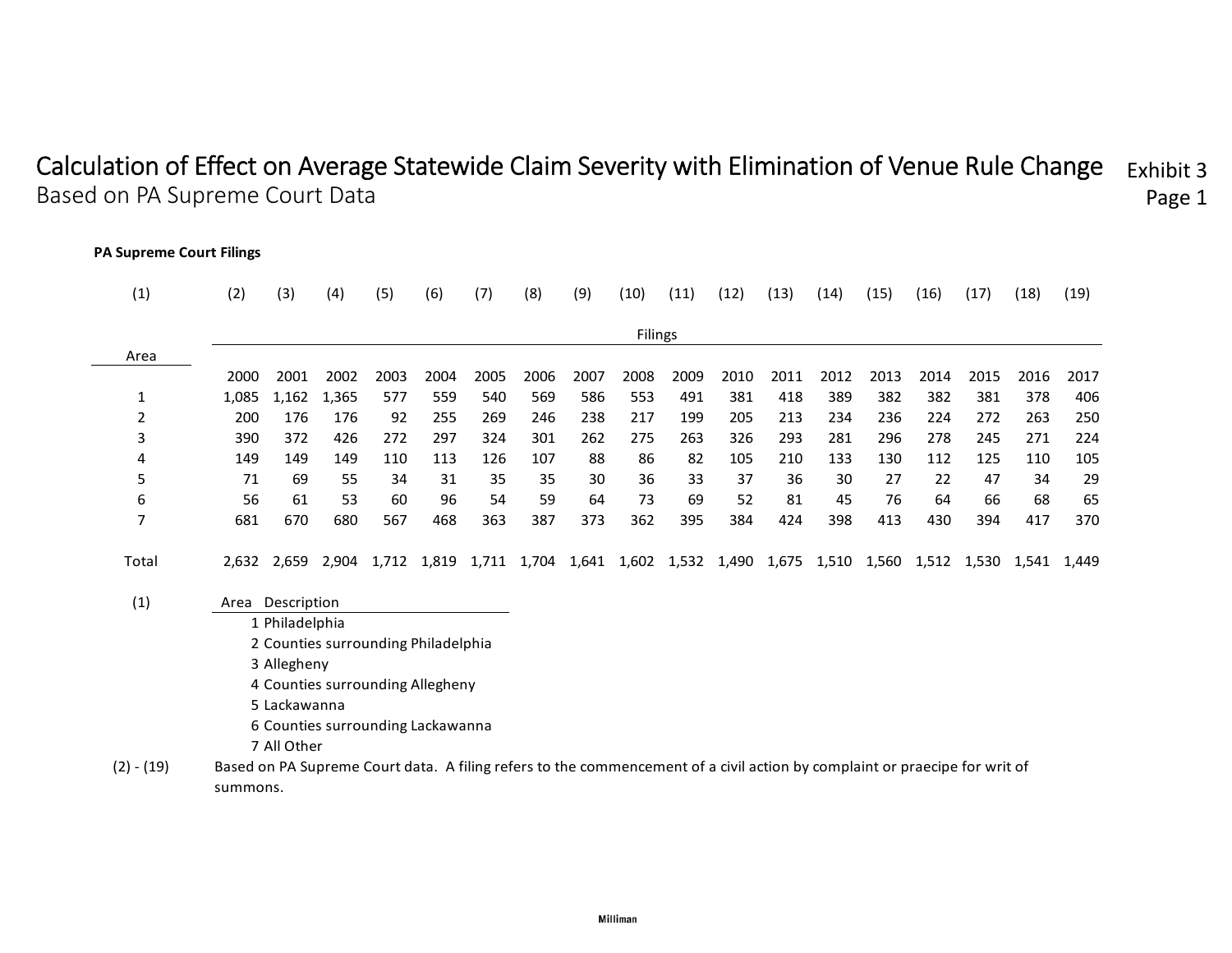#### Calculation of Effect on Average Statewide Claim Severity with Elimination of Venue Rule Change Based on PA Supreme Court Data Exhibit 3Page 2

#### **PA Supreme Court Filing Distribution** (1) (2) (3) (4) (5) (6) (7) (8) (9) (10) (11) (12) (13) (14) (15) (16) (17) (18) (19) Filing Distribution Area2000 2001 2002 2003 2004 2005 2006 2007 2008 2009 2010 2011 2012 2013 2014 2015 2016 2017 1 41.2% 43.7% 47.0% 33.7% 30.7% 31.6% 33.4% 35.7% 34.5% 32.0% 25.6% 25.0% 25.8% 24.5% 25.3% 24.9% 24.5% 28.0% 2 7.6% 6.6% 6.1% 5.4% 14.0% 15.7% 14.4% 14.5% 13.5% 13.0% 13.8% 12.7% 15.5% 15.1% 14.8% 17.8% 17.1% 17.3% 3 14.8% 14.0% 14.7% 15.9% 16.3% 18.9% 17.7% 16.0% 17.2% 17.2% 21.9% 17.5% 18.6% 19.0% 18.4% 16.0% 17.6% 15.5% 4 5.7% 5.6% 5.1% 6.4% 6.2% 7.4% 6.3% 5.4% 5.4% 5.4% 7.0% 12.5% 8.8% 8.3% 7.4% 8.2% 7.1% 7.2% 5 2.7% 2.6% 1.9% 2.0% 1.7% 2.0% 2.1% 1.8% 2.2% 2.2% 2.5% 2.1% 2.0% 1.7% 1.5% 3.1% 2.2% 2.0% 6 2.1% 2.3% 1.8% 3.5% 5.3% 3.2% 3.5% 3.9% 4.6% 4.5% 3.5% 4.8% 3.0% 4.9% 4.2% 4.3% 4.4% 4.5% 7 25.9% 25.2% 23.4% 33.1% 25.7% 21.2% 22.7% 22.7% 22.6% 25.8% 25.8% 25.3% 26.4% 26.5% 28.4% 25.8% 27.1% 25.5% PA Supreme Court Filing Distribution 50% (1) Area Description 1 Philadelphia 40%2 Counties surrounding Philadelphia 30%3 Allegheny 20%4 Counties surrounding Allegheny 10%5 Lackawanna 6 Counties surrounding Lackawanna 0%2000 2011 2022 2013 7 All Other  $\sim$ (2) ‐ (19) Based on PA Supreme Court data. A filing refers to Territory 1 Territory 2  $\longrightarrow$  Territory 3  $\longrightarrow$  Territory 4 the commencement of a civil action by complaint Territory 5 Territory 6 Territory 7 or praecipe for writ of summons.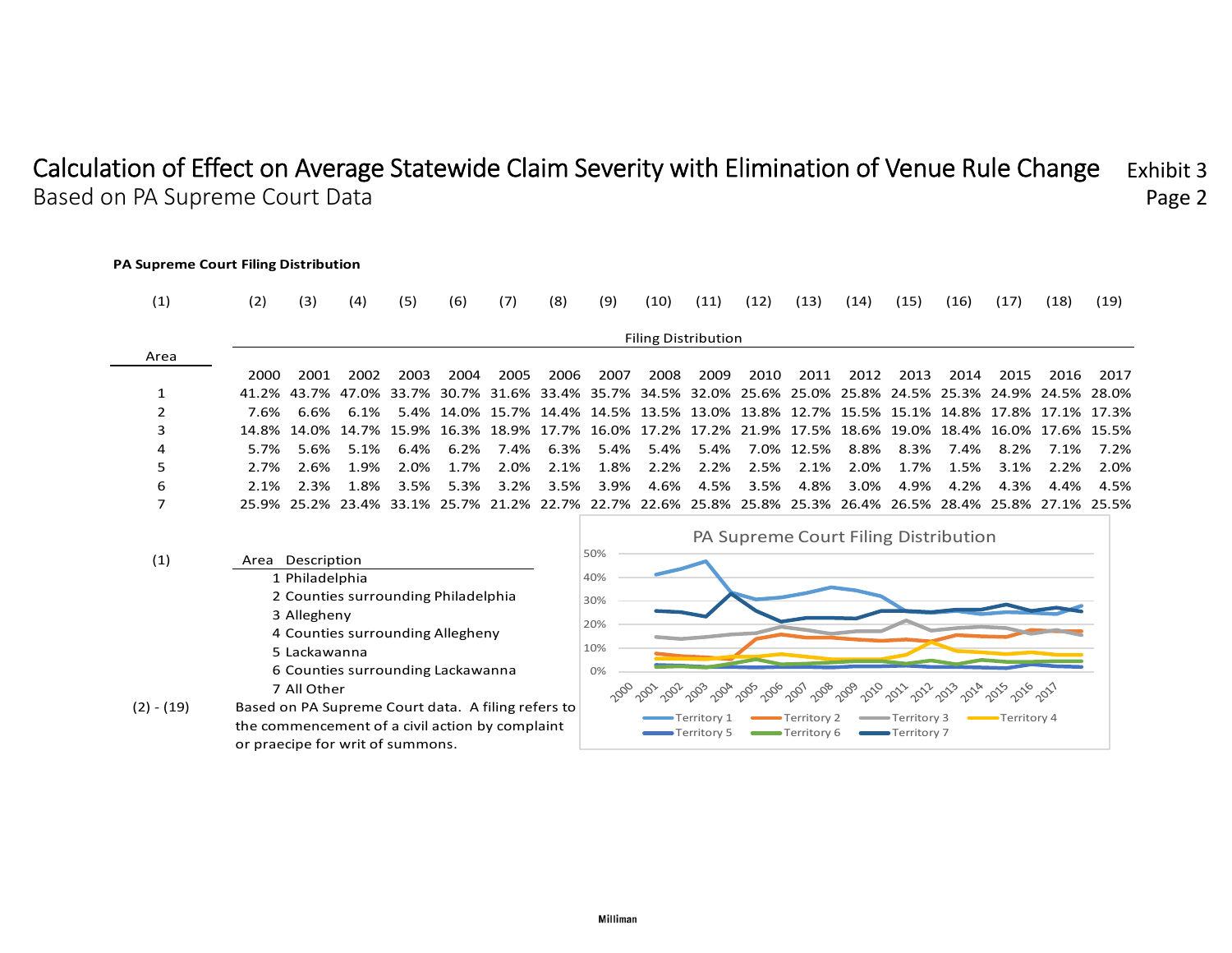#### Calculation of Effect on Average Statewide Claim Severity with Elimination of Venue Rule Change Based on PA Supreme Court Data Exhibit 3 Page 3

#### **Average Jury Verdict by Area**

Based on 2000 ‐ 2017 PA Supreme Court Data

| (1)                | (2)                                                                                 | (3)            | (4)                                 | (5)         | (6)                                                                                | (7)          | (8)                               | (9)   | (10)                       | (11)                                    | (12)  |
|--------------------|-------------------------------------------------------------------------------------|----------------|-------------------------------------|-------------|------------------------------------------------------------------------------------|--------------|-----------------------------------|-------|----------------------------|-----------------------------------------|-------|
|                    |                                                                                     |                | <b>Award Bucket</b>                 |             |                                                                                    |              | <b>Average Award</b>              |       | <b>Filing Distribution</b> |                                         |       |
| Area               | Defense                                                                             |                |                                     |             |                                                                                    |              | by Area                           | 2000  | 2001                       | 2002                                    | 2017  |
|                    | Verdicts                                                                            | $<$ \$500K     | >\$500K,<\$1M                       | >\$1M,<\$5M | >\$5M,<\$10M                                                                       | $>$ \$10M    |                                   |       |                            |                                         |       |
| 1                  | 627                                                                                 | 118            | 60                                  | 124         | 29                                                                                 | 24           | \$1,445,562                       | 41.2% | 43.7%                      | 47.0%                                   | 28.0% |
| $\overline{2}$     | 598                                                                                 | 43             | 19                                  | 32          | 4                                                                                  | 4            | 383,904                           | 7.6%  | 6.6%                       | 6.1%                                    | 17.3% |
| 3                  | 318                                                                                 | 28             | 20                                  | 17          | 7                                                                                  | 0            | 443,819                           | 14.8% | 14.0%                      | 14.7%                                   | 15.5% |
| 4                  | 188                                                                                 | 22             |                                     | 7           | $\overline{2}$                                                                     |              | 373,484                           | 5.7%  | 5.6%                       | 5.1%                                    | 7.2%  |
| 5                  | 70                                                                                  | 5              | 4                                   | 7           | 0                                                                                  | 1            | 598,947                           | 2.7%  | 2.6%                       | 1.9%                                    | 2.0%  |
| 6                  | 122                                                                                 | 14             | 5                                   | 6           | 4                                                                                  | 0            | 459,741                           | 2.1%  | 2.3%                       | 1.8%                                    | 4.5%  |
| $\overline{ }$     | 809                                                                                 | 77             | 27                                  | 34          | $\overline{7}$                                                                     | 11           | 480,101                           | 25.9% | 25.2%                      | 23.4%                                   | 25.5% |
| (13) Average Award | \$0                                                                                 | \$250,000      | \$750,000                           | \$3,000,000 | \$7,500,000                                                                        | \$15,000,000 |                                   |       |                            |                                         |       |
| (14)               |                                                                                     |                |                                     |             | Average Claim Severity: (Including 3.0% annual trend):                             |              |                                   |       |                            | \$862,148 \$887,213 \$919,164 \$722,150 |       |
|                    |                                                                                     |                |                                     |             |                                                                                    | Average:     |                                   |       |                            | \$889,508                               |       |
| (15)               |                                                                                     |                |                                     |             | Indicated Statewide Severity Change Should Pre-2003 Venue Rule Environment return: |              |                                   | 0.194 | 0.229                      | 0.273                                   |       |
|                    |                                                                                     |                |                                     |             |                                                                                    | Average:     |                                   |       |                            | 0.232                                   |       |
| (1)                | Area                                                                                | Description    |                                     |             |                                                                                    |              |                                   |       |                            |                                         |       |
|                    |                                                                                     | 1 Philadelphia |                                     |             |                                                                                    | 5 Lackawanna |                                   |       |                            |                                         |       |
|                    |                                                                                     |                | 2 Counties surrounding Philadelphia |             |                                                                                    |              | 6 Counties surrounding Lackawanna |       |                            |                                         |       |
|                    |                                                                                     | 3 Allegheny    |                                     |             |                                                                                    | 7 All Other  |                                   |       |                            |                                         |       |
|                    |                                                                                     |                | 4 Counties surrounding Allegheny    |             |                                                                                    |              |                                   |       |                            |                                         |       |
| $(2) - (7)$        | Based on PA Supreme Court Filing data.                                              |                |                                     |             |                                                                                    |              |                                   |       |                            |                                         |       |
| (8)                | Weighted average of Row (13) using Columns (2) through (7), by area, as weights.    |                |                                     |             |                                                                                    |              |                                   |       |                            |                                         |       |
| $(9) - (12)$       | Based on PA Supreme Court Filing data in Exhibit 3, Page 1.                         |                |                                     |             |                                                                                    |              |                                   |       |                            |                                         |       |
| (13)               | Judgmentally assigned.                                                              |                |                                     |             |                                                                                    |              |                                   |       |                            |                                         |       |
| (14)               | Weighted average of (8) using distribution percentages in Columns (9) through (12). |                |                                     |             |                                                                                    |              |                                   |       |                            |                                         |       |
| (15)               | $= [(14)$ using 20xx distribution] $\div [(14)$ using 2017 distribution] - 1.0      |                |                                     |             |                                                                                    |              |                                   |       |                            |                                         |       |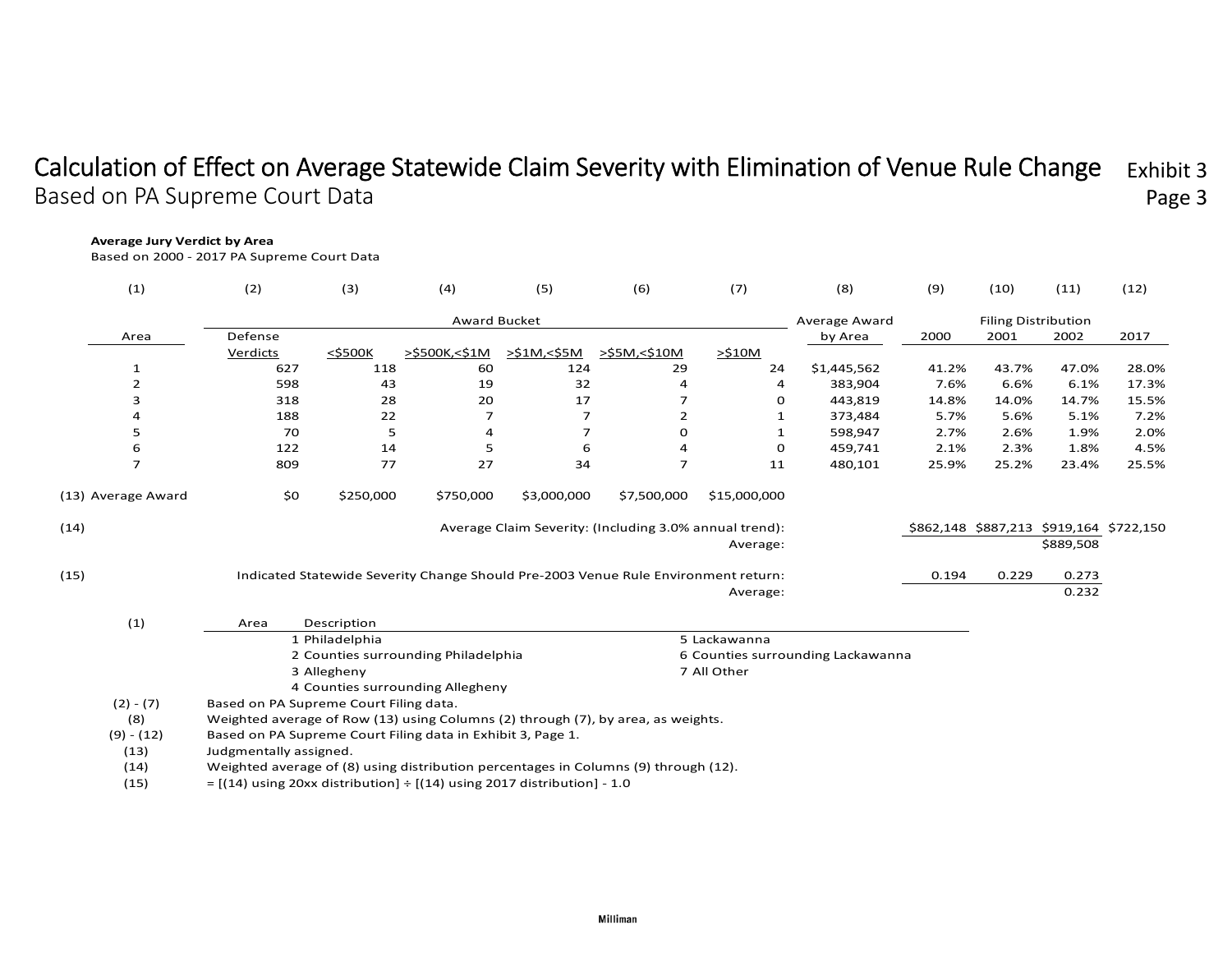# Change in OB/GYN Relative to Internal Medicine Pre & Post 2003 Venue Rule Change Based on Medical Liability Monitor Annual Rate Survey Data

Exhibit 4Page 1

#### **Relationship of OB/GYN Rates to Internal Medicine Rates**

| (1)                         | (2)    | (3)    | (4)    | (5)    | (6)                   | (7)         | (8)     |
|-----------------------------|--------|--------|--------|--------|-----------------------|-------------|---------|
|                             |        |        |        |        | Relationship between: |             |         |
| State                       | 2003   | 2004   | 2017   | 2018   | 2003 & 2018           | 2004 & 2018 | Average |
| Maryland                    | 818.0% | 818.0% | 820.0% | 750.0% | 91.7%                 | 91.7%       | 91.7%   |
| New York                    | 491.3% | 538.7% | 537.2% | 537.2% | 109.3%                | 99.7%       | 104.5%  |
| New Jersey                  | 533.4% | 533.2% | 491.3% | 491.3% | 92.1%                 | 92.1%       | 92.1%   |
| Ohio                        | 459.1% | 459.1% | 429.5% | 429.5% | 93.6%                 | 93.6%       | 93.6%   |
| Pennsylvania - Philadelphia | 585.0% | 605.3% | 519.0% | 505.9% | 86.5%                 | 83.6%       | 85.0%   |
| Pennsylvania - ROS          | 585.0% | 566.5% | 453.6% | 453.6% | 77.5%                 | 80.1%       | 78.8%   |



| (1)         |                  | Rates were pulled from one writer by state as listed below:   |
|-------------|------------------|---------------------------------------------------------------|
|             | Maryland:        | Medical Mutual Liabiity Insurance Society of MD               |
|             | New Jersey:      | Princeton                                                     |
|             | New York:        | <b>MLMIC</b>                                                  |
|             | Ohio:            | Medical Assurance (ProAssurance)                              |
|             | Pennsylvania:    | Norcal (PMSLIC) - Excl MCARE premium                          |
| $(2) - (5)$ |                  | Relationship between OB/GYN Rates and Internal Medicine Rates |
| (6)         | $= (5) \div (2)$ |                                                               |
| (7)         | $= (5) \div (3)$ |                                                               |

 $(8)$  = Average of  $(6)$  and  $(7)$